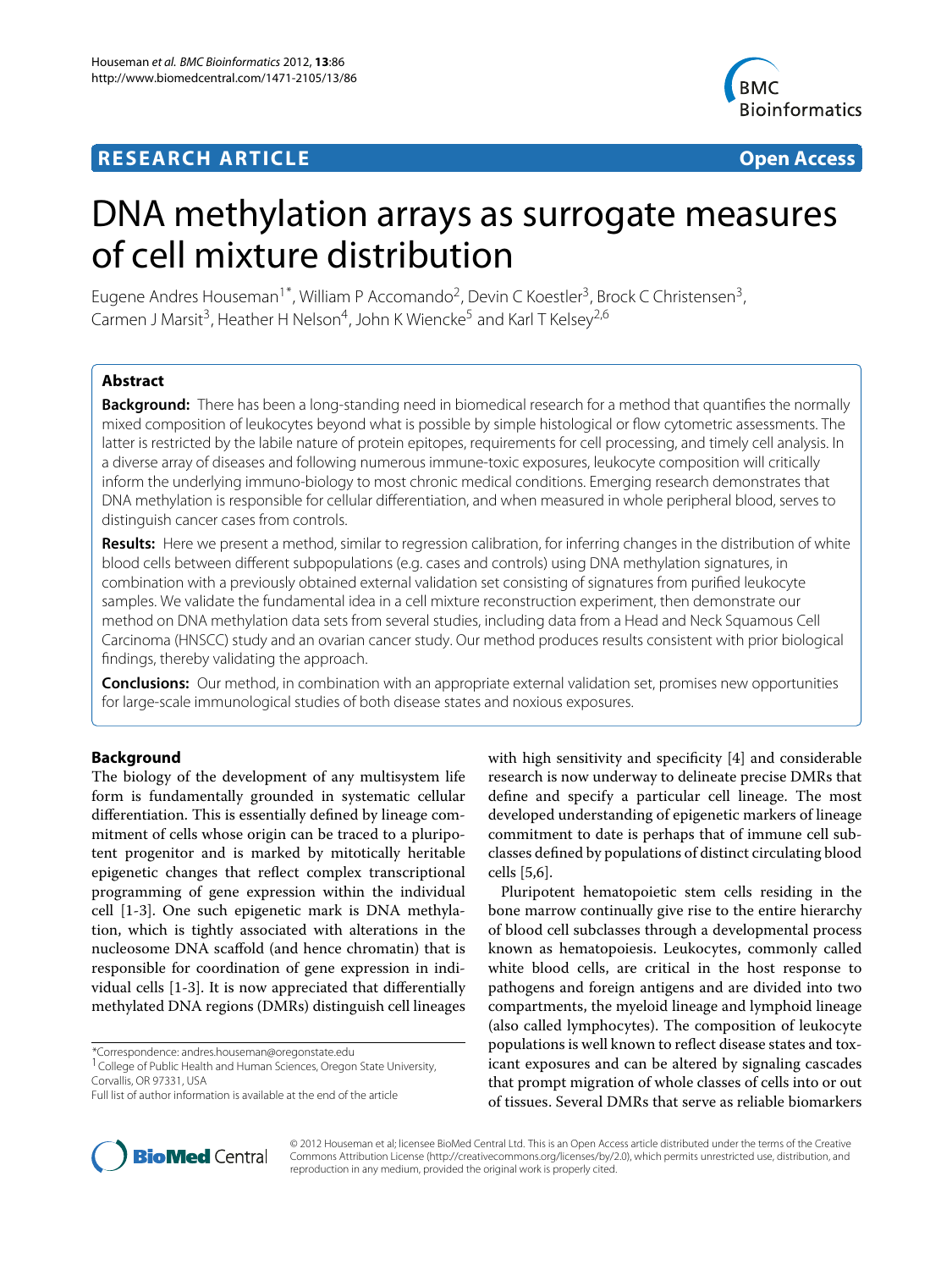of individual human white blood cell types have already been identified [\[5,](#page-14-3)[6\]](#page-14-4). Individual assays identifying cellspecific DMRs have proven useful for quantifying individual cell types in human tissues and peripheral blood. However, these assays are limited to detecting the relative proportion of one individual cell type compared with all others. On the other hand, simultaneous quantification of fluctuation in overall lymphocyte population composition can be accomplished only by using methods based on flow cytometry, which require large volumes of fresh blood and involve laborious antibody tagging. Hence, an approach that allows for the simultaneous quantification of the entire distribution of cell types, using an array of biomarkers based on generally available technology, would be considerably more informative, especially in studies of human disease and exposures.

In some instances, it is generally the overall balance of leukocyte subclasses in circulation or tissue that most prominently influences pathogenesis. For example, although incipient cancer cells are recognized and eliminated by cytotoxic T-cells (CTLs) and natural killer (NK) cells, tumorigenesis is also promoted by certain other inflammatory cells, including B-lymphocytes, mast cells, neutrophils, regulatory T-cells (Tregs), and numerous others. All of these cells have been shown to promote angiogenesis, tumor cell proliferation, tissue invasion and metastasis [\[7](#page-14-5)[,8\]](#page-14-6). Likewise, while higher levels of NK cells and CTLs circulating in the blood and residing in adipose tissues are associated with lower incidence of metabolic diseases such as type II diabetes [\[9\]](#page-14-7), higher levels of M1 macrophages in adipose tissue can induce inflammation and insulin resistance [\[10\]](#page-14-8). These examples illustrate incredible potential for methods of quantifying the composition of lymphocyte populations to critically inform the underlying immuno-biology of disease states as well as the immune response to almost all chronic medical conditions. In addition, they offer great potential for predicting therapeutic outcomes [\[11\]](#page-14-9).

Here we employ the concept of DMRs as markers of immune cell identity using a high density methylation platform, and propose a set of analytical tools for estimating the proportions of immune cells in unfractionated whole blood that does not require fresh cells. The backbone of the approach is the DNA methylation signature of each of the principal immune components of whole blood (B cells, granulocytes, monocytes, NK cells, and T cells subsets). We essentially seek a form of *regression calibration*, where we consider a methylation signature to be a high-dimensional multivariate surrogate for the distribution of white blood cells. In turn, this distribution is of interest for predicting or modeling disease states. As a surrogate, the DNA methylation signature is assumed to be a highly correlated, yet imperfect, measure of leukocyte distribution, and thus fits into the framework of *measurement error* models, where the use of a noisy surrogate marker to investigate an association with a disease outcome of interest results in biased estimates, unless internal or external validation data can be obtained to "calibrate" the model and correct the bias [\[12\]](#page-14-10). However, in this case, the problem is complicated by the extremely high dimension of the surrogate, so we propose an alternative to the traditional regression-calibration procedure that circumvents these complications but still allows us to extract the desired biological information.

We note that since we began this work, a small number of authors have published similar deconvolution algorithms using gene expression data [\[13-](#page-14-11)[15\]](#page-14-12). The techniques are similar to the quadratic programming method we describe below in Methods for deconvolving a single sample, but none comprehensively addresses statistical properties or employs data from DNA methylation.

## **Methods**

In this section we describe our proposed statistical methods, the data sets used to demonstrate their utility, and finally the design of simulation studies we have conducted to investigate statistical properties of our proposed algorithms.

#### **Statistical methods**

Let  $Y_{0h}$  be an  $m \times 1$  vector of methylation assay values, e.g. average beta values from an Infinium bead-array product corresponding to a purified blood sample consisting of a homogenous cellular population (e.g. monocytes or granulocytes), with the qualitative characterization of cell type (among  $d_0$  such types) indicated by a  $d_0 \times 1$  covariate vector  $\mathbf{w}_h$ . Here,  $h \in \{1, \ldots, n_0\}$ , where  $n_0$  is the number of specimens and the *m* individual values correspond to CpG sites on a DNA methylation microarray, possibly pre-selected to correspond to putative DMRs for distinguishing different cellular types. Correspondingly, let  $Y_{1i}$  be an  $m \times 1$  vector of methylation assay values for the same CpG sites (in the same order) as **Y**0*h*, but corresponding to a heterogeneous mixture of cells (e.g. peripheral whole blood) from a human subject. Here,  $i \in \{1, \ldots, n_1\}$ ,  $n_1$  is the number of target specimens, and  $z_{1i}$  is a  $d_1 \times 1$  covariate vector representing phenotypes or exposures corresponding to the subject, e.g.  $d_1 = 2$  for a simple case/control study without confounders. Our goal is to understand the associations between  $Y_{1i}$  and  $Z_{1i}$  in terms of associations between **Y**0*<sup>h</sup>* and **w**0*h*, i.e. to infer changes in mixtures of cell types associated with phenotypes or exposures, using DNA methylation as a surrogate measure of cell mixture. Thus, we have two data sets,  $S_0 = \{(\mathbf{Y}_{01}, \mathbf{Y}_{02})\}$  $\mathbf{w}_1$ ,...,  $(\mathbf{Y}_{0n_0}, \mathbf{w}_{n_0})\}$ , the set of data from "purified" cell samples effectively representing external validation or gold-standard data, and  $S_1 = \{(\mathbf{Y}_{11}, \mathbf{z}_{1}), \ldots, (\mathbf{Y}_{1n_1}, \mathbf{z}_{n_1})\},\$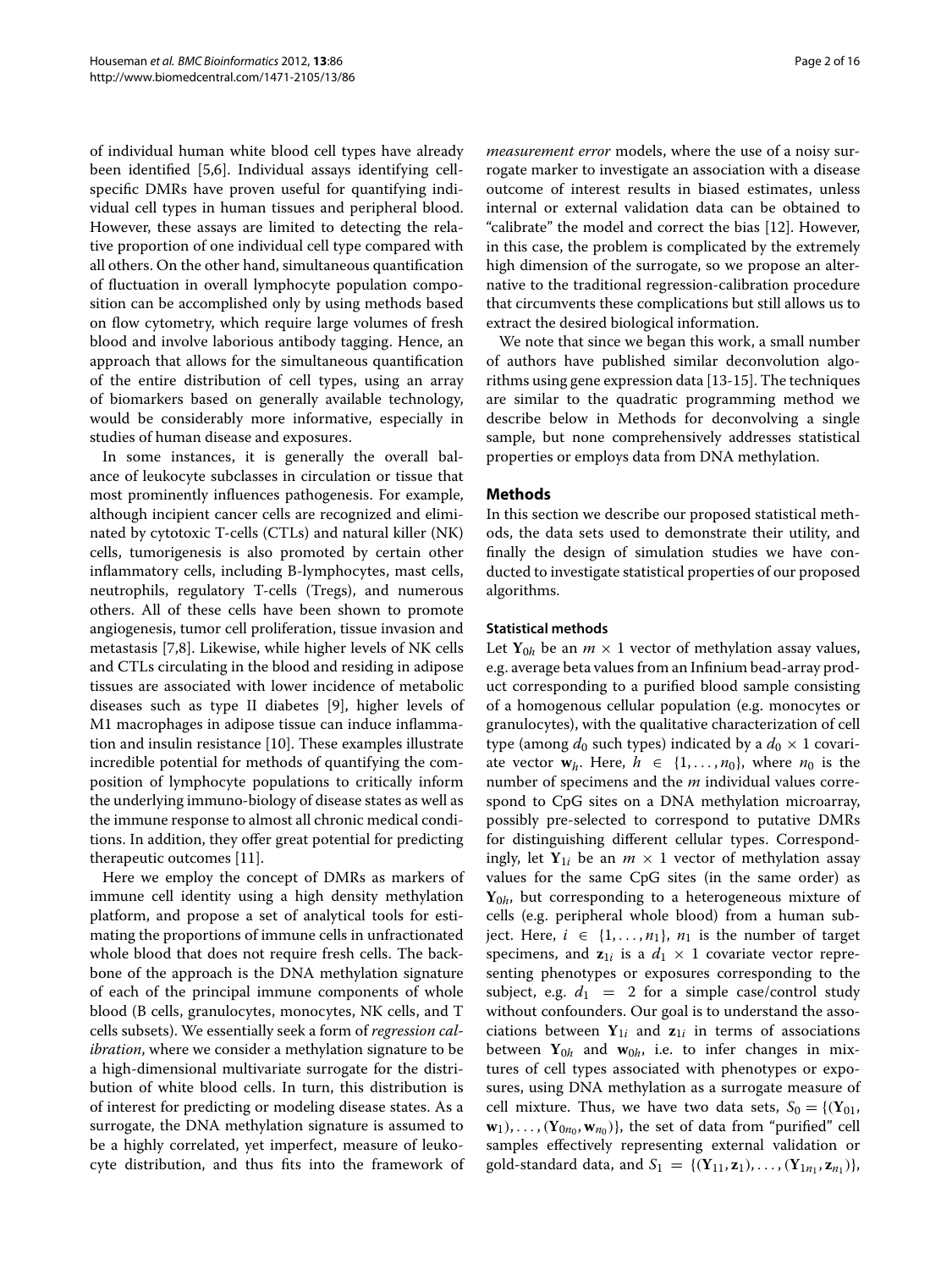<span id="page-2-1"></span>representing surrogate data collected from a target population. To this end, we posit the following linear models:

$$
Y_{0h} = B_0 w_{0h} + e_{0h}
$$
  
\n
$$
Y_{1i} = B_1 z_{1i} + e_{1i},
$$
\n(1)

where  $\mathbf{B}_0$  and  $\mathbf{B}_1$  are, respectively,  $m \times d_0$  and  $m \times d_1$ matrices and  $\mathbf{e}_0$  and  $\mathbf{e}_1$  are error vectors. For simplicity we assume a one-way ANOVA parameterization for **w**, though in the Additional file [1](#page-13-0) we describe slight generalizations to account for design complications met in practice. We also assume a reasonable regression parameterization for **z**, including an intercept, and for convenience, denote the first column of  $\mathbf{B}_0$  as  $\mu_1$ , the  $m \times 1$ intercept. The error vectors **e**<sup>0</sup> and **e**<sup>1</sup> may reflect independence among arrays *h* and *i*, or else may have more complex random effects structure accounting for technical effects or biological replication; however, their substructures are incidental to this analysis, with the exception of the fine details of the bootstrap procedure proposed below.

To implement a surrogacy relation, we propose the following linking regression model:

$$
\mathbf{B}_1 = \mathbf{1}_m \gamma_0^{\mathrm{T}} + \mathbf{B}_0 \Gamma + \mathbf{U}, \tag{2}
$$

where  $\Gamma$  is a  $d_0 \times d_1$  matrix that summarizes associations between the rows of  $\mathbf{B}_{0j}$  and  $\mathbf{B}_{1i}$  and  $\mathbf{U}$  is a matrix of errors. Substituting equation [\(2\)](#page-2-0) into [\(1\)](#page-2-1), writing  $\mathbf{B}_0 = (\mathbf{b}_{01}, \dots, \mathbf{b}_{0d_0})$  explicitly in terms of its columns and writing  $\Gamma^{\text{T}} = (\gamma_1, \ldots, \gamma_{d_0})$ , it follows that

$$
\mathbf{Y}_{1i} = \sum_{l=0}^{d_0} \mathbf{b}_{0l} (\gamma_l^{\mathrm{T}} \mathbf{z}_{1i}) + (\mathbf{1}_m \gamma_0^{\mathrm{T}} + \mathbf{U}) \mathbf{z}_{1i} + \mathbf{e}_{1i}.
$$
 (3)

To impart a biological interpretation, we assume that the DNA assayed in *S*<sup>1</sup> arises as a mixture of DNA from cell types profiled in *S*0, with mixture coefficients whose population averages, conditional on **z**, are  $\{\omega_1^{(\mathbf{z})}, \dots, \omega_{d_0}^{(\mathbf{z})}\}$ , so that

<span id="page-2-3"></span>
$$
E(\mathbf{Y}_{1i}|\mathbf{z}_{1i}=\mathbf{z})=\xi^{(\mathbf{z})}+\sum_{l=1}^{d_0}\mathbf{b}_{0l}\omega_l^{(\mathbf{z})},\qquad(4)
$$

where the  $m \times 1$  vector  $\xi^{(z)}$  represents cell types excluded from consideration among the purified samples in *S*0, or else non-cell-specific methylation, including alterations at the molecular level in the maintanence of DNA methylation patterns themselves (possibly exposure related, age, or disease related). It follows from [\(3\)](#page-2-2) and [\(4\)](#page-2-3) that the mixture coefficients are recoverable from  $\Gamma$ ,  $\omega_l^{(\mathbf{z})} = \gamma_l^{\mathbf{T}} \mathbf{z}_{1i}$ , provided  $\xi^{(z)}$  is orthogonal to the column space of **B**<sub>0</sub>. As we discuss in detail in the Additional file [1,](#page-13-0) bias can arise if differences in *ξ (***z***)* between distinct values of **z** have nonzero projection onto the column space of **B**0, although the magnitude of anticipated biases can be assessed through sensitivity analysis.

It is possible to assign interpretations to the components of variation in [\(3\)](#page-2-2). Let *SSo* represents overall variability in *Y*<sub>1*i*</sub>, i.e. *SS<sub>o</sub>* =  $\sum_{i=1}^{n_1} ||\mathbf{Y}_{1i} - \bar{\mu}_1||^2$ , where  $\bar{\mu}_1 = \text{E}(\mathbf{Y}_{1i})$ . From multivariate probability theory it is straightforward to show that  $SS_0 = SS_e + SS_v + SS_u$ , where  $SS_e = \sum_{i=1}^{n_1} ||\mathbf{e}_{1i}||^2$ ,  $SS_{\nu} = \sum_{i=1}^{n_1} (\mathbf{z}_{1i} - \bar{\mathbf{z}}_1)^{\mathrm{T}} \Gamma^{\mathrm{T}} \mathbf{B}_0^{\mathrm{T}} \mathbf{B}_0 \Gamma(\mathbf{z}_{1i} - \bar{\mathbf{z}}_1), \text{ and } SS_{\mu} = \sum_{i=1}^{n_1} \{ (\mathbf{z}_{1i} - \bar{\mathbf{z}}_1)^{\mathrm{T}} \mathbf{U}^{\mathrm{T}} \mathbf{U}(\mathbf{z}_{1i} - \bar{\mathbf{z}}_1) + m(\mathbf{z}_{1i} - \bar{\mathbf{z}}_1)^{\mathrm{T}} \gamma_0 \gamma_0^{\mathrm{T}}$  $\bar{z}_1$ )}. *SS<sub>e</sub>* measures variation unexplained by the covariates **z**1*i*, presumed to represent a combination of technical noise and unsystematic biological heterogeneity. *SSv* measures variability explained by mixtures of profiles in the set *S*0, while *SSu* measures variability in *systematic* biological heterogeneity that nevertheless remains unexplained by mixtures of profiles in  $S_0$ , presumably due to some process other than differences in mixtures of cell types. Thus we propose two partial coefficient of determination measures:  $R_{1,0}^2 = SS_v/SS_o$ , which represents the proportion of *total* variation in  $S_1$  explained by  $S_0$ , and  $R_{1,1}^2$  =  $SS_v/(SS_o - SS_e)$ , which represents the proportion of *systematic* variation in  $S_1$  explained by  $S_0$ . Note that  $R_{1,1}^2$  is poorly defined when  $SS_0 \approx SS_e$ .

<span id="page-2-2"></span><span id="page-2-0"></span>Estimation procedes by applying an appropriate linear model, e.g. ordinary least squares, linear mixed effects models [\[16\]](#page-14-13), limma [\[17\]](#page-14-14), or surrogate variable analysis [\[18,](#page-14-15)[19\]](#page-14-16), to obtain estimates  $\hat{\mathbf{B}}_0$  and  $\hat{\mathbf{B}}_1$ . Estimates of  $\gamma_0$ and  $\Gamma$  are then obtained by projecting  $\overline{B}_1$  onto the column space of  $\mathbf{\tilde{B}}_0 = (\mathbf{1}_m, \mathbf{B}_0)$ , as described in detail in the Additional file [1.](#page-13-0) Standard errors can be obtained in one of three ways. The simplest estimator, *SE*0, is the "naive" estimator from simple least-squares theory, ignoring the fact that  $\widehat{\mathbf{B}}_0$  and  $\widehat{\mathbf{B}}_1$  are estimates, i.e. potentially variable. To account for variation in estimating  $\widehat{\mathbf{B}}_1$ , a simple alternative is to use a nonparametric bootstrap procedure. For each bootstrap iteration *t*, we sample with replacement from *S*<sup>1</sup> (or sample errors in a manner consistent with a hierarchical experimental design) to obtain  $S_1^{(t)}$ , producing bootstrap estimates  $\widehat{\mathbf{B}}_{1}^{(t)}$  from which "single-bootstrap" standard errors  $SE<sub>1</sub>$  are computed. Finally, it is possible to account for variation in estimating  $B_0$  by also bootstrapping *S*0; because of potentially small sample sizes  $n_0$ , we propose using a parametric bootstrap. A doublebootstrap" standard error estimator, *SE*2, is computed from these two sets of bootstraps. The double-bootstrap has the additional benefit over the single-bootstrap, in that it can be used to assess bias due to measurement error (variability) in  $\widehat{\mathbf{B}}_0$ . Estimation details are provided in the Additional file [1,](#page-13-0) as are the results of simulation studies.

Beyond bias due to measurement error, which is easily corrected using the double-bootstrap procedure, there are additional sources of potential bias. For example, consider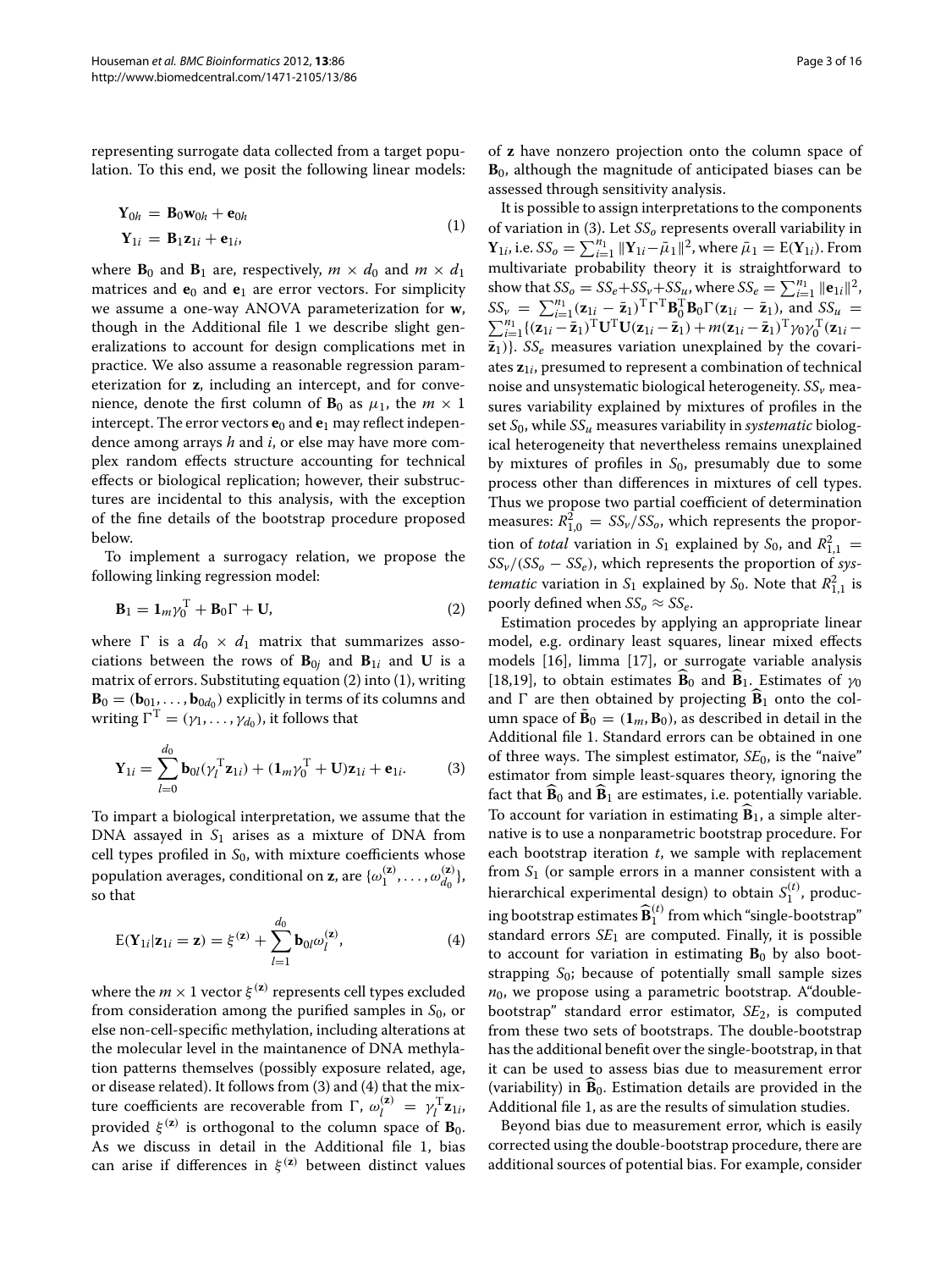a univariate  $z_{1i}$  representing case/control status, where *δ* ≡  $\xi$ <sup>(1)</sup> −  $\xi$ <sup>(0)</sup> = **B**<sub>0</sub>*α* for some *d*<sub>0</sub> × 1 vector *α* ≠ **0**; i.e. *δ* is the mean difference in DNA methylation between a case and control, contributed by cell mixtures that remain uncharacterized or non-cell-specific methylation. In such a situation, there will be a bias equal to  $\alpha$  in estimating the mixture differences. The Additional file [1](#page-13-0) provides a detailed analysis of such biases, and proposes a sensitivity analysis procedure for assessing the magnitude of possible bias in a given data set.

While the focus of this paper is analysis of population data, it is possible to use  $S_0$  to predict distribution of leukocytes in a single sample having DNA methylation profile  $Y^*$ . Equating the intercept term of  $B_1$  in [\(1\)](#page-2-1) with  $Y^*$ and applying [\(2\)](#page-2-0), we obtain mixing proportion estimates  $\Gamma^*$  =  $(\tilde{\mathbf{B}}_0^T \tilde{\mathbf{B}}_0)^{-1} \tilde{\mathbf{B}}_0^T \mathbf{Y}^*$ . Estimates can be further refined with the use of quadratic programming techniques [\[20\]](#page-14-17), restricting the components of  $\Gamma^*$ ,  $\gamma_l^* \geq 0$ , in minimizing  $||Y^* - \tilde{B}_0 \Gamma^*||^2$  with respect to  $\Gamma^*$ . Such individual projections of methylation profiles on the column space spanned by  $S_0$  facilitate the application of the fundamental ideas proposed above to individual, clinically-based diagnostic procedures. Note, however, that DNA methylation arrays are typically focused on the comparison of methylated to unmethylated CpG dinucleotides, not quantifying actual amounts of DNA. Therefore, information on cell mixtures from DNA methylation is limited to distributions, not actual counts, as one might obtain from flow cytometry. Finally, we remark that it is possible to model  $z_{1i}$  directly as a function of mixture coefficients  $\Gamma^*$  obtained individually via the constraint  $\gamma_l^* \geq 0$ , but the inferential implications are less clear, and we view the proposed approach for populations as more statistically robust.

## **Implementation**

We describe several examples using existing methylation data sets as benchmarks for validating the proposed method, in order to demonstrate its clinical or epidemiological utility. First we describe the validation data set  $S_0$ used in all examples. Next we describe a laboratory reconstruction experiment, which validates our fundamental proposition that DNA methylation retains substantial information about cell mixtures. Finally we describe the results of applying our methodology to several different target data sets  $S_1$ . For the head and neck cancer and ovarian cancer data sets, from which bead chip data were available, a linear mixed effects model with a random intercept for bead chip was used to estimate the corresponding row of  $B_1$ . For the remaining data sets, no bead chip data were available; consequently, ordinary least squares was used. 250 bootstrap iterations were used for each example and each of the two bootstrap methods of standard error estimation.

#### *Validation data*

All data analyses involve DNA methylation data obtained by the Infinium HumanMethylation27 Beadchip Microarrays from Illumina, Inc. (San Diego, CA). We used a subset of  $m = 100$  CpG sites on the array, selected as described below. In all of our examples, S<sub>0</sub> consisted of 46 white blood cell samples, de-identified specimens that were not subject to human subjects review by an institutional review board (IRB). The sorted, normal, human, peripheral blood leukocyte subtypes were purchased from AllCells $^{\circledR}$ , LLC (Emeryville, CA) and were isolated from whole blood using a combination of negative and positive selection with highly specific cell surface antibodies conjugated to magnetic beads; materials and protocols were obtained from Miltenyi Biotec, Inc. (Auburn, CA). These 46 samples are summarized in Table [1](#page-3-0) and depicted by the clustering heatmap in Figure [1.](#page-4-0) Note that T lymphocytes that express CD4 or CD8 constitute over 95% of the T cell class, and that the pan-T cell type was further refined to CD4+, CD8+, and "other" Pan-T cells subtypes. In summary, the covariate vector  $w_h$  consisted of indicators for five cell types and another two indicators for CD4+ and CD8+ T cell subtypes. A generalization of the one-way ANOVA parameterization assumed above for **w***h*, described in the Additional file [1,](#page-13-0) was necessary to account for the ambiguous status of some Pan-T cells. For each CpG site, a linear mixed effects model with a random intercept for bead chip was used to estimate **B**<sub>0</sub>; 27 additional whole blood control samples (replicates from the same individual) were used to assist in estimating chip effects, since otherwise the data set would have been sufficiently sparse to risk confounding between cell type and chip. These "array controls" were indicated with an additional term in  $w_{0h}$ . For each CpG site, a linear mixed effects model with a random intercept for bead chip was used to estimate the corresponding row of  $\mathbf{B}_0$  and  $\mathbf{B}_1$ . From  $S_0$ , *F* statistics (described in the Additional file [1\)](#page-13-0) were computed and used to

| Table 1 Sorted white blood cells in $S_0$ |  |  |
|-------------------------------------------|--|--|
|-------------------------------------------|--|--|

<span id="page-3-0"></span>

| <b>Short name</b>               | <b>Description</b>              | <b>Number</b>  |
|---------------------------------|---------------------------------|----------------|
| <b>B</b> cells                  | CD19+ B-lymphocytes             | 6              |
| Granulocytes                    | CD15+ granulocytes              | 8              |
| Monocytes                       | CD14+ monocytes                 | 5              |
| <b>NK</b>                       | CD56+ Natural Killer (NK) cells | 11             |
| T cells $(CD4+)$ <sup>1,2</sup> | CD3+CD4+T-lymphocytes           | 8              |
| T cells $(CD8+)$ <sup>1,3</sup> | CD3+CD8+T-lymphocytes           | $\mathfrak{D}$ |
| $T$ cells (NKT) <sup>1</sup>    | CD3+CD56+ natural killer        | 1              |
| $T$ cells (other) <sup>1</sup>  | CD3+T-lymphocytes               | 5              |

<sup>1</sup> Considered as a member of the "pan-T-cell" group.

<span id="page-3-1"></span> $2$ Pan-T-cell further refined as also belonging to the "CD4+" group. <sup>3</sup>Pan-T-cell further refined as also belonging to the "CD8+" group.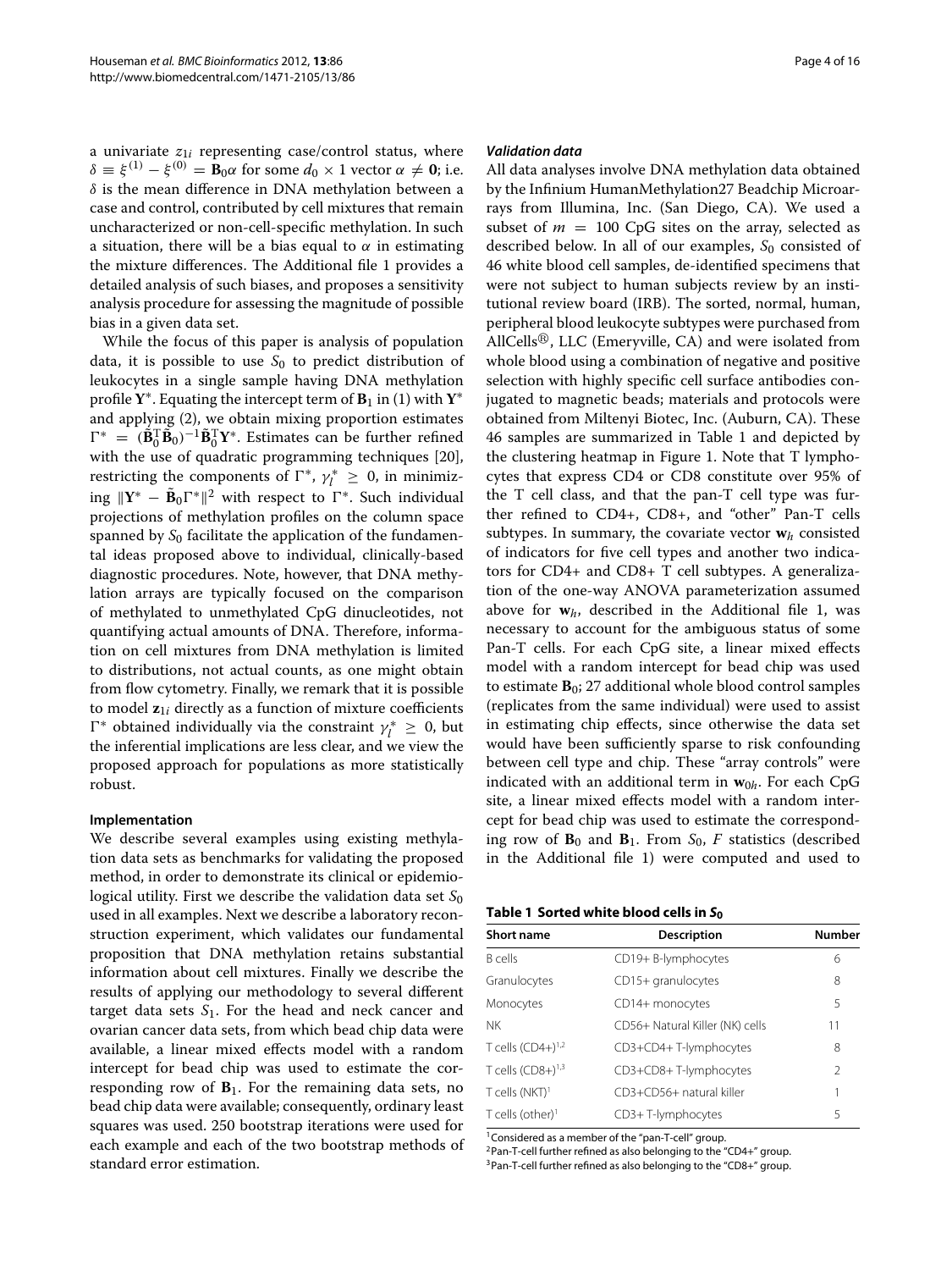

<span id="page-4-0"></span>order each of the 26,486 autosomal CpGs by decreasing level of informativeness with respect to blood cell types. As described in the Additional file [1,](#page-13-0) we determined that maximum informativeness was provided by the top  $m = 100 - 300$  CpG sites, with  $m > 300$  reflecting diminishing returns from adding additional CpGs. Therefore, we chose a moderately low value in this range,  $m = 100$ , consistent with the size of a small custom microarray chip.

## *Cell mixture experiment*

Proof of the utility of the proposed methods in predicting leukocyte distributions for individual samples requires extensive, detailed reconstruction experiments beyond the scope of the present paper. However, to provide evidence that such experiments are worthwhile and show promise of positive results, we conducted a simple experiment involving six known mixtures of monocytes and B cells and six known mixtures of granulocytes and T cells. The results of this experiment are described below in Results.

## *Head and neck cancer*

Our first target data set *S*<sup>1</sup> consisted of arrays applied to whole blood specimens collected in a random subset of individuals involved in an ongoing population-based casecontrol study [\[21\]](#page-14-18) of head and neck cancer (HNSCC): 92 cases and 92 age and sex matched controls. The study was approved by Brown University IRB, protocol #0707992334. Blood was drawn at enrollment (prior to treatment in 85% of the cases). Mean age among the subjects arrayed in this study was 60 years, and there were 56 females and 128 males, consistent with the higher incidence of the disease in men. Thus, the covariate vector **z** consisted of an indicator for case/control status, an indiator for male sex, and age (in decades) centered at the mean. The clustering heatmap in Figure [2](#page-5-0) depicts the raw DNA methylation data in *S*1.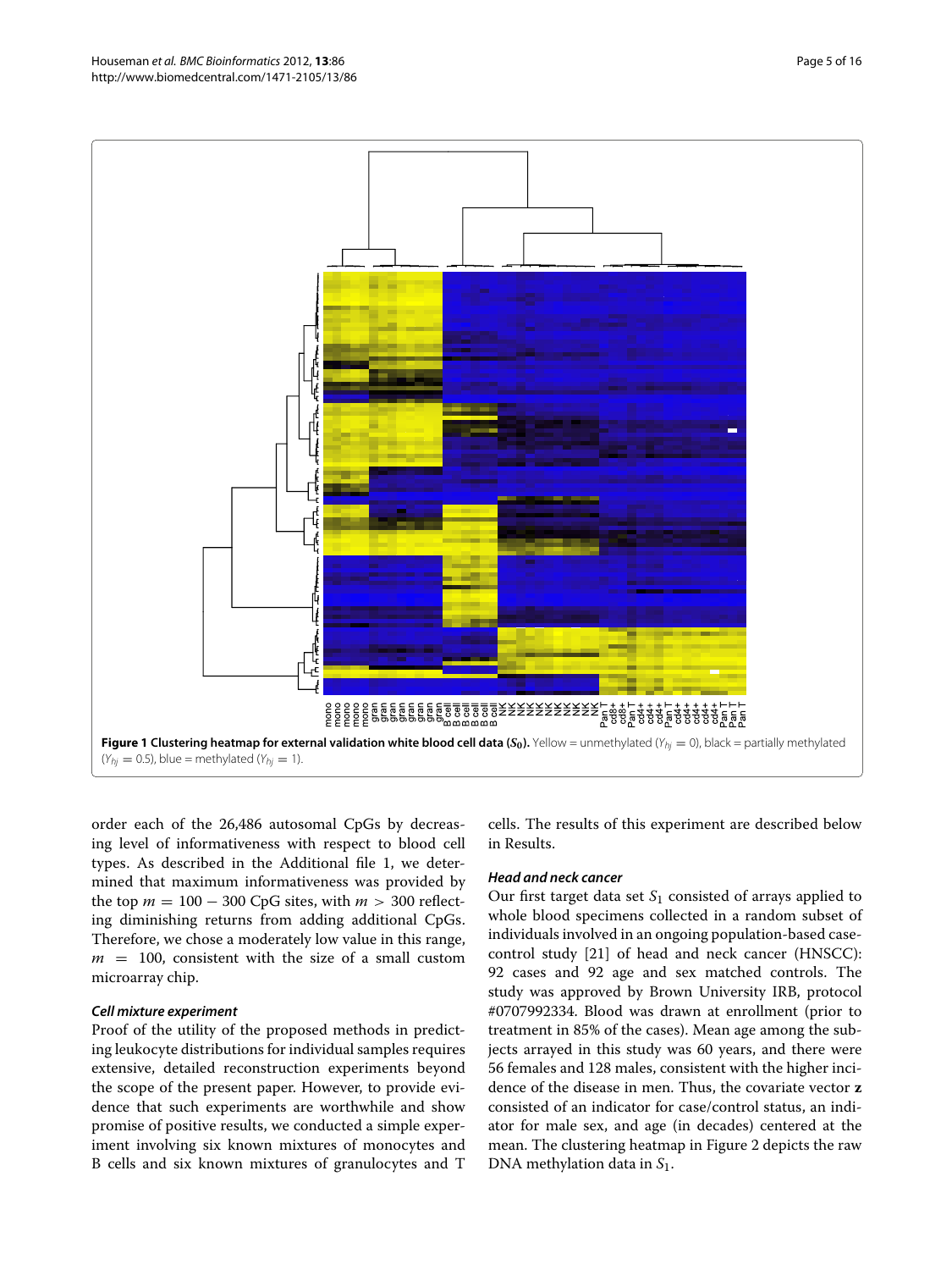

#### <span id="page-5-0"></span>*Ovarian cancer*

We next applied our method to an ovarian cancer data set [\[22\]](#page-14-19). DNA methylation data for blood samples are available from Gene Expression Omnibus (GEO, [http://www.ncbi.nlm.nih.gov/geo/,](http://www.ncbi.nlm.nih.gov/geo/) Accession number GSE19711). We used only those cases having blood drawn pre-treatment. After removing 4 arrays with a preponderance of missing values, the data set consisted of 272 controls and 129 cases having blood drawn prior to treatment. A clustering heatmap displaying the DNA methylation data appears in the Additional file [1.](#page-13-0) In this analysis, **z** consisted of case-control status, age (categorized in 5-year increments), and 2 bisulfite conversion efficiency measures.

#### *Down syndrome*

We also applied our method to a trisomy 21 (Down syndrome) data set [\[23\]](#page-14-20) consisting of 29 total peripheral blood leukocyte samples from Down syndrome cases and 21

controls, as well as 6 T cell samples from cases and 4 T cell samples from controls (GEO Accession number GSE25395). Because of the potential for bias induced by copy number amplification, we excluded 4 CpG sites on Chromosome 21, resulting in  $m = 96$  CpG sites used for analysis. A clustering heatmap displaying the DNA methylation data appears in the Additional file [1.](#page-13-0) In one analysis, we compared cases and controls using the total leukocyte samples only, and in another we compared total leukocytes to T cells, pooling cases and controls. The Additional file [1](#page-13-0) presents coefficient estimates.

#### *Obesity in African Americans*

Finally, we applied our method to an obesity data set [\[24\]](#page-14-21) consisting of 7 lean African-Americans and 7 Obese African-Americans (GEO Accession number GSE25301). A clustering heatmap displaying the DNA methylation data appears in the Additional file [1.](#page-13-0) In this analysis, **z** consisted of obesity status.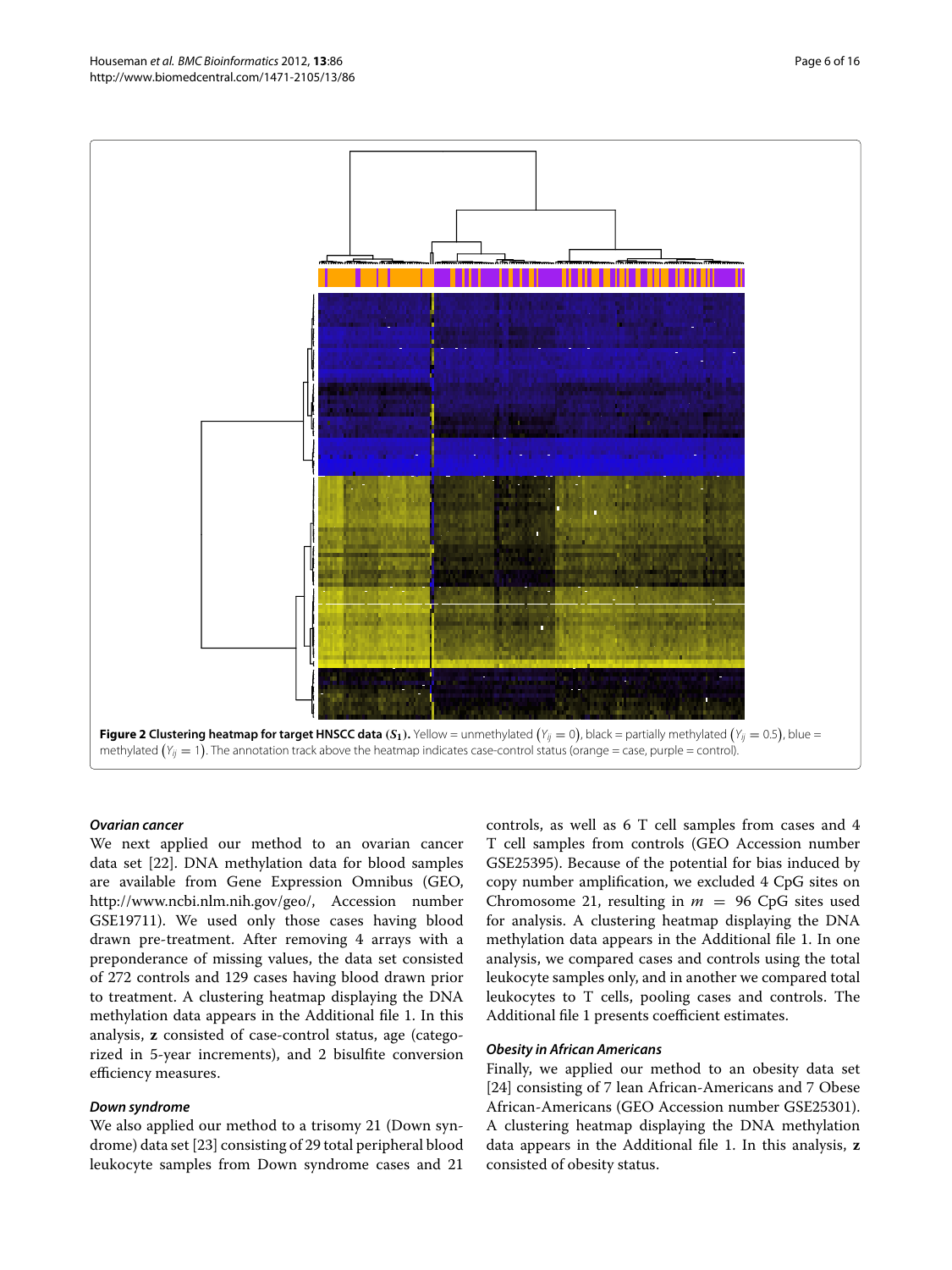## *Additional analyses*

If the subject population for which  $z = 0$  is sufficiently homogeneous with respect to blood cell distribution to admit sensible characterization of that distribution, then it is possible to recover estimates from  $\widehat{\Gamma}$ . The Additional file [1](#page-13-0) reports the results of such an analysis applied to the HNSCC case/control data set. Finally, we conducted an additional analysis where we took  $S_0$  to consist of only samples with pure  $CD4+$  or  $CD8+$  cells and  $S_1$  to consist only of samples having the less purified T-lymphocytes. For such *S*1, there were no covariates, so **z** consisted only of an intercept.

## **Simulations**

We conducted extensive simulation studies in order to verify the finite-sample statistical properties of our proposed methodology. Simulation parameters were obtained from the HNSCC data set, and most simulations assumed no sources of biological bias (DNA methylation changes arising from processes not mediated by the profiled leukocytes, including shifts in distribution within cell types not profiled). In every simulation, we specified  $S_0$ to consist of 5 B-cell samples, 10 granulocyte samples, 5 monocyte samples, 15 NK samples, 5 general "Pan-T" T-cell samples, 8 specific CD4+ T cell samples, and 2 specific CD8+ T cell samples. Estimates from the external validation set *S*<sub>0</sub>, described above, were used for mean methylation profiles among WBC types, using the  $m =$ 100 most informative CpG sites.

We specified  $n_1/2$  cases and  $n_0/2$  controls,  $n_0 \in$ {100, 200, 500}. Among the controls, methylation profiles were generated by a white blood cell population of 7% Bcells, 62% granulocytes, 6% monocytes, 2% NK cells, and 13% were T-cells, of which 65% were CD4+ cells and 35% were CD8+ cells, and the remaining 5% were unspecified (and assumed to have mean methylation equal to that of the unsorted T-lymphocytes). Among cases, we specified one of the following scenarios: a 4% reduction in CD4+ cells, a 2% reduction in CD8+ cells, and an 8% increase in granulocytes (alternative with changes in both CD4+ and CD8+, "Strong Alternative I"); a 6% reduction in CD4+ cells, and an 8% increase in granulocytes (alternative with changes in CD4+ but not CD8+, "Strong Alternative II"); a weaker alternative with half the effects of Strong Alternative I ("Mixed Alternative" elaborated upon below); and two null scenarios with no changes in cell population, each with a different assumption about *δ*. Note that these changes reflect absolute changes in percentage points, not relative changes. Note also that these values were actually used to generate Dirichlet-distributed mixture weights for each simulated subject, with Dirichlet parameters equal to a precision parameter (100 corresponding to "precise" and 10 corresponding to"noisy") times the mean weight described above. Residual effects  $\xi_i^{(0)}$  for controls were set equal to 0.1 times estimated intercept estimate  $\hat{\mu}_1$ obtained from the HNSCC data set, while residual effects  $\xi_i^{(1)}$  for cases were set equal to 0.08 or 0.09 times  $\widehat{\mu}_1$  plus multiples  $10\theta$  of the column of  $\widehat{U}$  corresponding to case. The constants of proportionality 0.1, 0.08, and 0.09 were chosen to correspond to assumed contributions of *ξ* to an overall methylation signature presumed to be dominated by profiled populations of white blood cells in specified proportions, with 0.08 used for the strong alternatives and 0.09 used for the Mixed Alternative. The constant 10 was used to amplify the scale of *δ* so that its effect could be detected in simulation; note that  $\widehat{U}$  was orthogonal to the white blood cell profiles, by construction. The multiplier  $\theta = 0$  was used for strong alternatives, and the "Strong" Null" case (i.e. no methylation differences between cases and controls) while  $\theta = 0.5$  was used for the Mixed Alternative, and  $\theta = 1$  was used for the "Mixed Null" with case/control differences not mediated by cellular population differences. A simple normal error structure for  $e_{0h}$  and  $e_{0i}$  was specified, with no chip effects, but with variance equal to the sum of chip and residual variance estimated (individually for each CpG) for the HNSCC data. For each simulation, 50 bootstraps were used to estimate standard errors. 1000 simulations were run for each scenario.

## **Results**

In this section we report the results of the data analyses described above in Implementation, as well as the results of our simulation experiments.

#### **Cell mixture experiment**

As Figure [3](#page-7-0) suggests, accuracy is within 10%, and often less than 5%, with the largest errors occuring for granulocytes, as shown in Table [2.](#page-7-1) Note that the sum of the individual observed predictions for each individual profile ranged from 98.9% to 102.7% (data not shown), even though the constraints of the projection do not explicitly constrain the sum to 100%; this provides additional evidence that the DNA methylation profile captures a great deal of information about cell mixtures.

#### **Head and neck cancer**

Table [3](#page-8-0) presents coefficient estimates  $\widehat{\Gamma}$  for case status, double-bootstrap bias estimates (estimates of bias arising from measurement error), as well as naive, singlebootstrap, and double-bootstrap standard error estimates. Each of these quantities is measured in percentage points (%). Estimates of bias arising from measurement error (i.e. substituting estimated quantities for known ones in a two-stage statistical procedure) were almost always less than half a percentage point, and for significant coefficient estimates, always towards the null. The proportion of CD4+ T-lymphocytes decreased in cases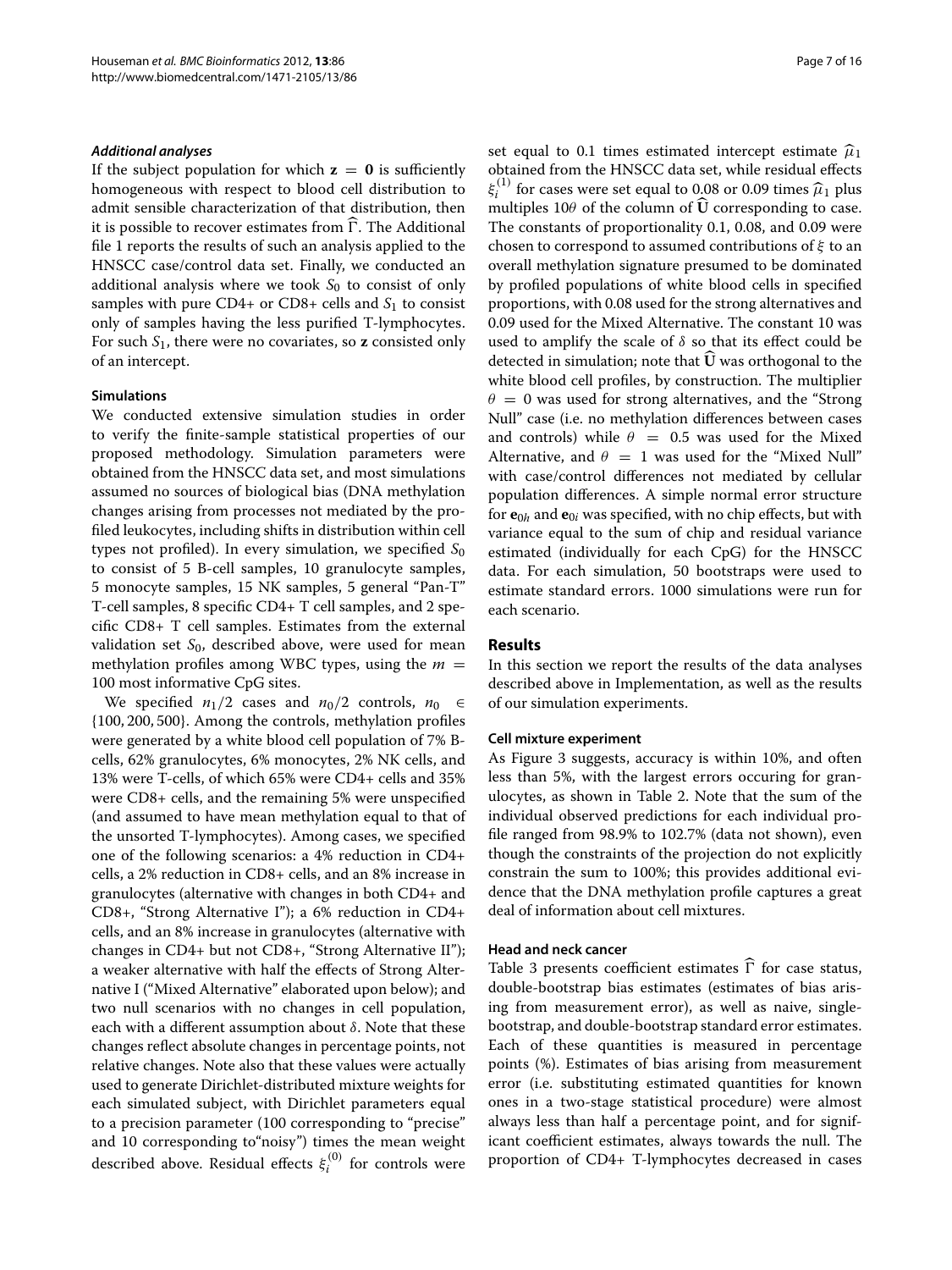

<span id="page-7-0"></span>compared with controls, with a bias-corrected estimate of −10.4 percentage points and approximate 95% confidence interval *(*−13.1%, −3.3%*)*; the proportion of NK cells decreased, with a bias-corrected estimate of -1.5 percentage points and 95% confidence interval *(*−2.2%, −0.75%*)*; and the proportion of granulocytes increased, with a biascorrected estimate of 7.6 percentage points and 95% confidence interval *(*4.2%, 10.9%*)*. There was also somewhat weaker evidence of an increase in CD8+ T-lymphocytes, with an estimate of 4.5 percentage points and 95% confidence interval *(*2.0%, 7.0%*)*. As reported in the complete set of results appearing in the Additional file [1,](#page-13-0) the proportion of CD4+ T-lymphocytes decreased by 3.3 percentage points *(*−4.4%, −2.2%*)* per decade of age, while CD8+ T-lymphocytes increased by 2.0 percentage point *(*1.0%, 3.0%*)* per decade. All other coefficients were insignificant.

For this analysis,  $R_{1,0}^2$  was estimated at 14.2%, while  $R_{1,1}^2$  was estimated at 93.9%. Thus, a small but non-negligible proportion of total variation (systematic variation + unexplained biological heterogeneity + technical noise) appeared to be driven by changes in cell population between cases and controls and as a result of aging. Note that *SSe* comprised 85% of total variation, so

a substantial portion of variability in DNA methylation appeared to remain unexplained (presumably due, in large part, to technical noise). However, almost all of the *systematic* variation appeared to be explained by changes in cell population.

These results were consistent with previous studies, as HNSCC patients are known to display an absolute and relative increase in myeloid derived granulocytes [\[25\]](#page-14-22) while also displaying an alteration in lymphoid T-cell homeostasis that leads to decreases in CD4+ T-cells [\[26,](#page-14-23)[27\]](#page-14-24). In addition, the proportion of Treg cells (a subclass of CD4+ T cells) is known to decrease from infancy to adulthood [\[28\]](#page-14-25).

The bias estimates obtained from the double-bootstrap procedure allow the correction of bias arising from

## <span id="page-7-1"></span>**Table 2 Summary statistics for errors in cell mixture reconstruction results\***

|         | B cell | Granulocyte | Monocyte | NΚ  | T cell |
|---------|--------|-------------|----------|-----|--------|
| minimum | 0.0    | 0.3         | 0.0      | 0.0 | 0.0    |
| median  | 01     | 6.5         | 11       | -21 | 03     |
| maximum | 55     | 10.0        | 4.1      | 64  | 53     |

\*|Observed% <sup>−</sup> Expected%|.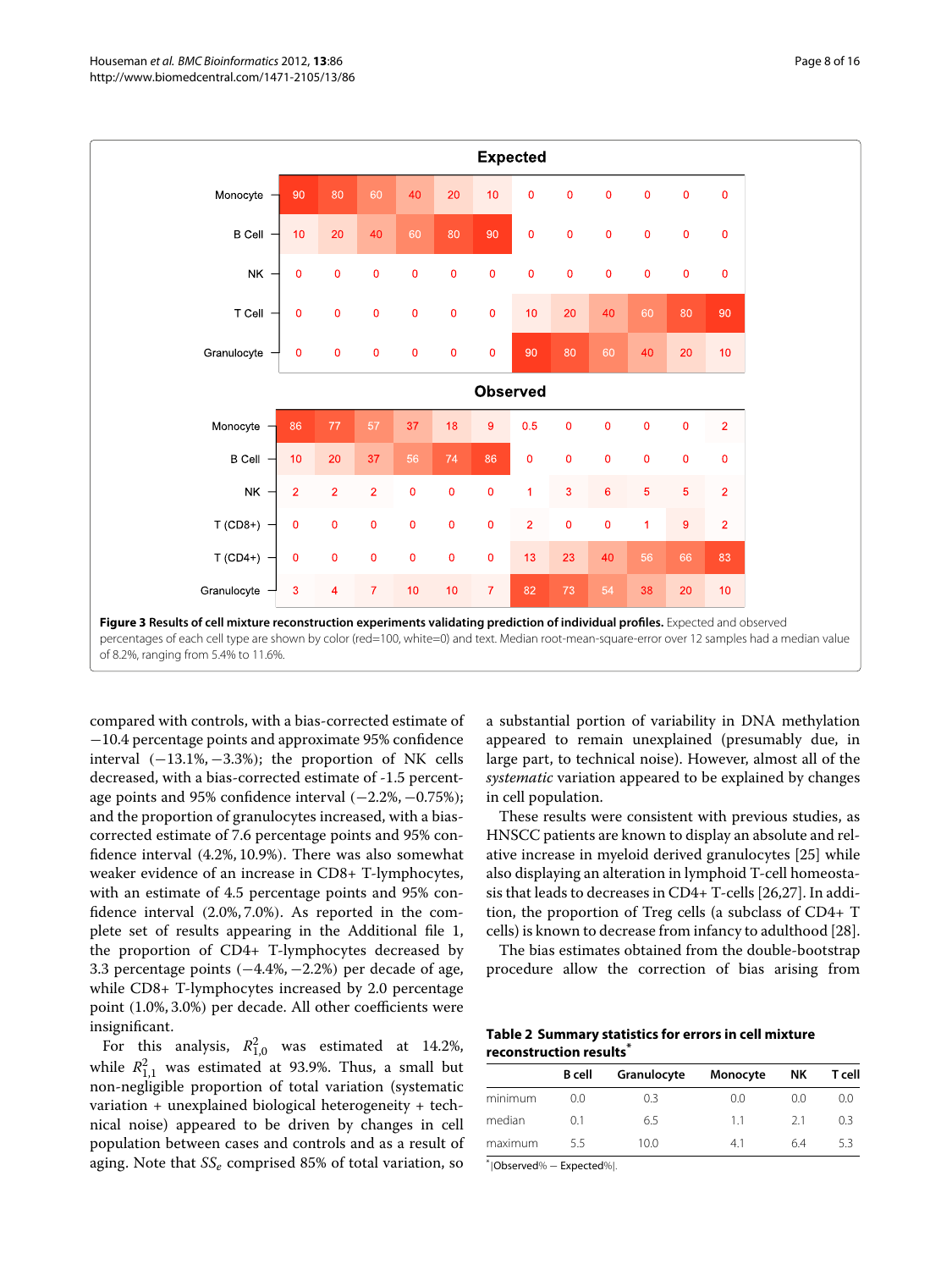**Table 3 Estimates for HNSCC analysis (case vs. control)**

<span id="page-8-0"></span>

|                          | Est     | <b>Bias</b> | SE <sub>0</sub> | SE <sub>1</sub> | SE <sub>2</sub> | P-value  |
|--------------------------|---------|-------------|-----------------|-----------------|-----------------|----------|
| (Intercept, $\gamma_0$ ) | $-0.62$ | $-0.02$     | 0.41            | 0.52            | 0.52            | 0.23     |
| <b>B</b> Cell            | $-0.45$ | 0.04        | 0.30            | 0.77            | 0.76            | 0.55     |
| Granulocyte              | 7.51    | $-0.07$     | 0.50            | 1.73            | 1.71            | < 0.0001 |
| Monocyte                 | 0.49    | 0.10        | 0.50            | 0.47            | 0.48            | 0.31     |
| <b>NK</b>                | $-1.43$ | 0.06        | 0.56            | 0.37            | 0.38            | 0.00017  |
| $T$ Cell (cd4+)          | $-9.08$ | 1.32        | 1.95            | 1.15            | 1.39            | < 0.0001 |
| $T$ Cell (cd8+)          | 3.06    | $-1.46$     | 1.96            | 0.98            | 1.27            | 0.016    |

Est = Regression coefficient estimate ( $\times$  100%).

Bias<sub>2</sub> = Double-bootstrap bias estimate ( $\times$  100%).

 $SE_0$  = Naive standard error ( $\times$  100%).

 $SE_1 =$  Single-bootstrap standard error ( $\times$  100%).

 $SE_2 = Double-bootstrap$  standard error ( $\times$  100%).

P-values were computed using SE<sub>2</sub>.

measurement error. However, there is no statistical procedure for correcting the other possible sources of bias, those arising from changes in distribution among unprofiled cell types as well as non-immune-mediated methylation differences. The Additional file [1](#page-13-0) presents a detailed sensitivity analysis, from which we show that the magnitude of the resulting bias is likely to be small, less than a percentage point.

#### **Ovarian cancer**

Table [4](#page-8-1) presents results for case-control status, with the remaining results appearing in the Additional file [1.](#page-13-0)  $R_{1,0}^2$  was estimated at 17.8%, while  $R_{1,1}^2$  was estimated at 86.1%.

Compared with controls, cases showed significant increases in granulocytes and significant decreases in B cells, NK cells, and CD4+ T cells. Cases also showed marginally significant increases in monocytes. These results are consistent with previous literature, where

**Table 4 Estimates for ovarian cancer analysis (case vs. control)**

<span id="page-8-1"></span>

|                       | Est     | Bias <sub>2</sub> | SE <sub>0</sub> | SE <sub>1</sub> | SE <sub>2</sub> | P-value  |  |
|-----------------------|---------|-------------------|-----------------|-----------------|-----------------|----------|--|
| (Intercept, $\nu_0$ ) | $-0.05$ | $-0.05$           | 0.41            | 0.19            | 0.20            | 0.81     |  |
| <b>B</b> Cell         | $-1.36$ | 0.02              | 0.29            | 0.22            | 0.23            | < 0.0001 |  |
| Granulocyte           | 8.97    | $-0.04$           | 0.49            | 1.02            | 1.00            | < 0.0001 |  |
| Monocyte              | 0.55    | 0.06              | 0.49            | 0.29            | 0.30            | 0.066    |  |
| NΚ                    | $-2.09$ | 0.01              | 0.55            | 0.31            | 0.34            | < 0.0001 |  |
| T Cell (cd4+)         | $-5.64$ | 0.18              | 1.93            | 1.06            | 1.34            | < 0.0001 |  |
| T Cell (cd8+)         | $-0.35$ | $-0.17$           | 1.93            | 0.95            | 119             | 0.77     |  |
|                       |         |                   |                 |                 |                 |          |  |

Est = Regression coefficient estimate ( $\times$  100%)

Bias<sub>2</sub> = Double-bootstrap bias estimate ( $\times$  100%).

 $SE_0$  = Naive standard error ( $\times$  100%).

 $SE_1 =$  Single-bootstrap standard error ( $\times$  100%).

 $SE_2 = Double-bootstrap$  standard error ( $\times$  100%).

P-values were computed using SE<sub>2</sub>.

it has been demonstrated that ovarian cancer patients experience decreases in B and T lymphocytes [\[29](#page-14-26)[-31\]](#page-14-27), increases in monocytes [\[29,](#page-14-26)[30\]](#page-14-28) and (somewhat equivocally) increases in eosinophil granulocytes [\[30\]](#page-14-28). Additionally, there were significant systematic decreases in CD4+ T cells with increasing age, with a gradient consistent in direction and somewhat consistent in magnitude with the corresponding effect found in the HNSCC data set. Though most of the CD8+ T cell coefficients for age were not significant, they were all positive, with gradient consistent in direction and somewhat consistent in magnitude with the corresponding effect found in the HNSCC data set. As reported in the Additional file [1,](#page-13-0) no bisulfite conversion coefficient was significant, and all coefficients were of small magnitude (generally less than 1 percentage point per standard deviation).

## **Down syndrome**

The only significant difference between cases and controls was in B cell distribution, with bias-corrected estimated decrease of 4.8%, 95% confidence interval*(*−6.2%, −3.5%*)*. This result is consistent with known immune characteristics of Down Syndrome, including deficiencies in both B and T cells [\[32](#page-14-29)[,33\]](#page-14-30). However, in the comparison between total leukocytes and T cells, all coefficients except B Cell and NK were highly significant, in directions consistent with comparison of a sample of purified T cells to a generic whole blood sample. In fact, an estimate of the cellular composition of the T cell samples can be obtained by a simple linear transformation of  $\Gamma$  estimates (adding intercept terms with the T cell coefficients); this operation produces values that are not significantly distinct from zero for all cell types except CD4+ and CD8+, whose bias-corrected estimates were, respectively, 75.9%, 95% confidence interval *(*67%, 85%*)* and 8.6%, 95% confidence interval *(*0%, 17%*)*, consistent with the known distribution of these T cells. For the analysis of case vs. control within total leukocytes,  $R_{1,0}^2$  was estimated at 4.5%, while  $R_{1,1}^2$ was estimated at 67.6%. For the analysis of total leukocyte vs. T cell with pooled cases and controls,  $R_{1,0}^2$  was estimated at 81.4%, while  $R_{1,1}^2$  was estimated at 98.9%. The latter set of coefficients of determination indicate that a substantial portion of variation is explained by composition of leukocytes, which is the expected result for such an analysis.

#### **Obesity in African Americans**

Obese subjects had an estimated increase of 12 percentage points in granulocytes, bias-corrected 95% confidence interval *(*3.4%, 20%*)* and an estimated decrease of 4 percentage points in NK cells, bias-corrected 95% confidence interval *(*−7.7%, −0.9%*)*. No significant differences were found for other blood cell types. Note that the specific immunological differences estimated by the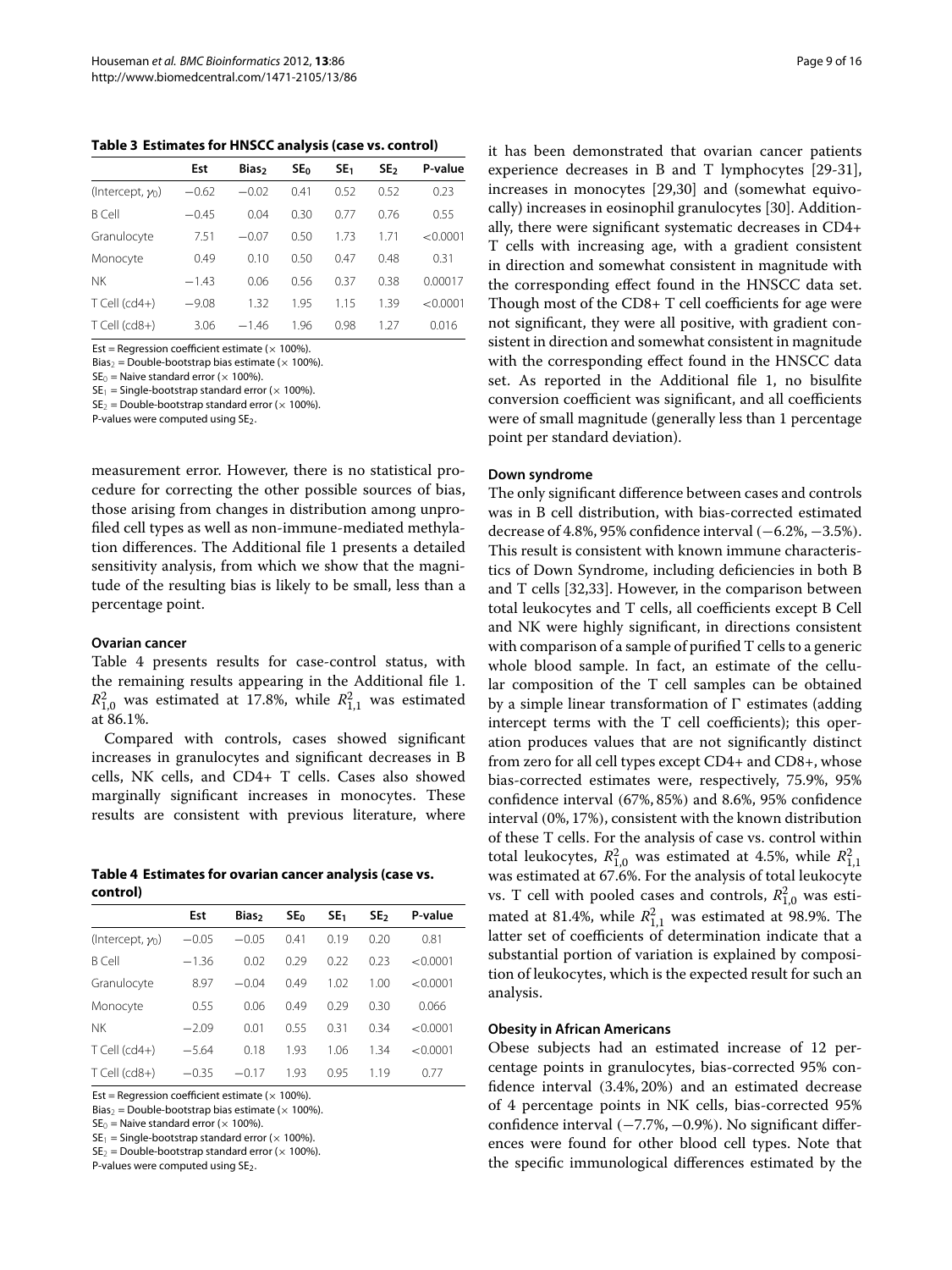method are consistent with known immunological perturbations associated with type II diabetes [\[9,](#page-14-7)[10\]](#page-14-8). Complete results are provided in the Additional file [1.](#page-13-0)

## **Additional analyses**

We obtained the following unnormalized bias-corrected estimates: 69.0% CD4+, 95% CI *(*54%, 84%*)*, and 32.5% CD8+, 95%CI *(*19%, 46%*)*. This is consistent with known proportions of these specific cell types among T lymphocytes.

## **Results of simulations**

Table [5](#page-10-0) presents results for  $n_1 = 200$  with precise mixture weights (small within-status heterogeneity in dis-tribution), while Table [6](#page-11-0) presents results for  $n_1 = 200$ with noisy mixture weights (larger within-status heterogeneity). The tables show mean estimate, simulation standard deviation, median estimates for the three types of proposed standard errors, and proportion of p-values (obtained from z-scores constructed using the double-bootstrap standard error) falling below  $\alpha = 0.05$ and  $\alpha = 0.01$ . In all cases, the bias in estimation was negligible. Both bootstrap procedures produced similar standard error estimates, which were close to the simulation standard deviation but often quite different from the naive standard error estimate. Under null scenarios, the rejection probabilities were tolerably close to their nominal values, and for alternatives, power could be quite high, even with this modest design. Results for the coefficients of determination are provided in the Additional file [1.](#page-13-0) Scenarios with  $n_1 \in \{100, 500\}$  produced similar results, with simulation standard deviations and power adjusted accordingly, but still having practical utility.

## **Discussion**

In this paper, we employ the concept of DMRs as markers of immune cell identity using a high density methylation platform, and propose a set of analytical tools for estimating the proportions of immune cells in unfractionated whole blood. The backbone of the approach is the DNA methylation signature of each of the principal immune components of whole blood (B cells, granulocytes, monocytes, NK cells, and T cells subsets). The examples we have provided above serve to illustrate that our proposed methodology produces parameter estimates consistent with the literature, thus validating its utility.

Our proposed method resembles regression calibration, where we consider a methylation signature to be a highdimensional multivariate surrogate for the distribution of white blood cells. In turn, this distribution is of interest for predicting or modeling disease states. As a surrogate, the DNA methylation signature is assumed to be a highly correlated, yet imperfect, measure of leukocyte distribution, and thus fits into the framework of *measurement error* models, where the use of a noisy surrogate marker to investigate an association with a disease outcome of interest results in biased estimates, unless internal or external validation data can be obtained to "calibrate" the model and correct the bias [\[12\]](#page-14-10). However, in this case, the problem is complicated by the extremely high dimension of the surrogate. Measurement error problems are typically formulated as a set of relationships between **z**, the disease outcome (e.g. case/control status), *ω*, the gold standard (e.g. leukocyte distribution), and **Y**, the surrogate (e.g. DNA methylation). Of interest is  $E(z|\omega)$ , which may be difficult to estimate due to the cost or logistical complications involved in obtaining *ω* in a large number of samples. Typically, it is possible to collect sufficient data for modeling E*(***z**|**Y***)*, which provides information about  $E(z|\omega)$  through the (often imperfect) association  $E(Y|\omega)$ , which is inferred from an *external validation sample* [\[12](#page-14-10)[,34\]](#page-14-31). Unfortunately, the high-dimensional nature of **Y** renders E*(***z**|**Y***)* difficult to formulate. While multivariate methods of measurement error correction exist, even in a high-dimensional context [\[35\]](#page-14-32), they require an explicit specification of E*(***z**|**Y***)*, requiring a large number of parameters even for a main effects regression model, and many more in order to account for interactions. This becomes unwieldy when each component of **Y** contributes a small amount of information about **z**, and both dimension-reduction strategies and constrained regression strategies entail substantial loss of information and may be extremely computationally intensive. Existing measurement error formulations [\[34,](#page-14-31)[35\]](#page-14-32) would have required us to specify a logistic regression model for case/control status, conditional on DNA methylation signature, a computationally difficult task that would have extreme vulnerability to model mis-specification. On the other hand, our method requires specification of E*(***Y**|**z***)*, which is natural and straightforward. Note that in some treatments of regression calibration,  $E(\omega|Y)$  is used as a surrogate for *ω* in regression models for **z** [\[12\]](#page-14-10); our treatment essentially assumes a linear form for E*(***Y**|*ω)* and effectively obtains  $E(\omega|Y)$  by projecting Y onto the column space of resulting matrix. We note that it is possible using existing methods to qualitatively describe immune response contributions to DNA methylation. This is typically done by conducting a pathway analysis along the lines of one of the methods described in [\[36\]](#page-14-33), the best option of which is Gene Set Enrichment Analysis (GSEA) [\[37\]](#page-14-34). For example, Teschendorff et al. (2009) [\[22\]](#page-14-19) use GSEA to qualitatively motivate an immunological explanation. However, these methods do not directly quantify the immunological contribution.

An important consideration in the measurement error literature is that of *transportability* of model parameters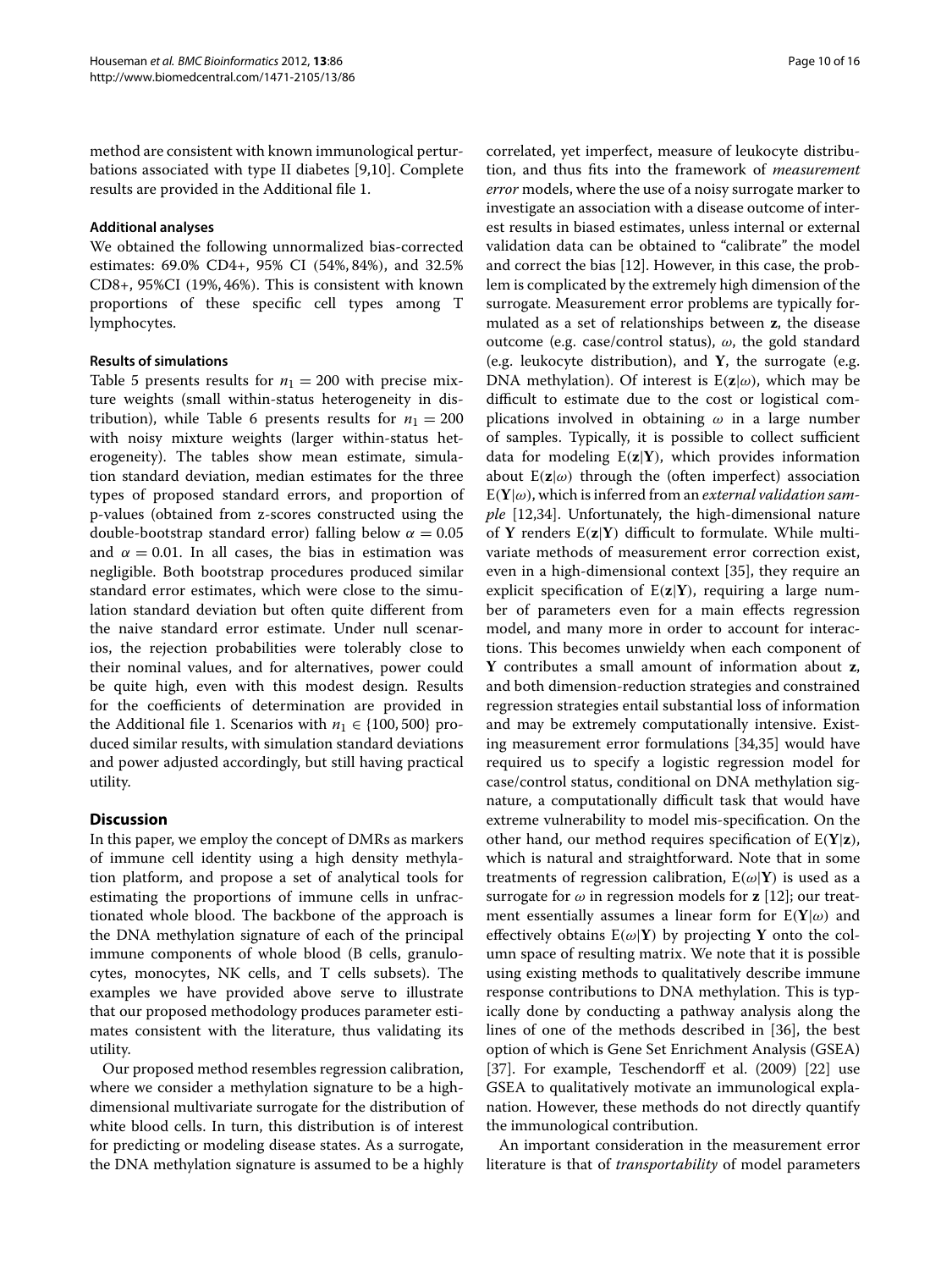<span id="page-10-0"></span>

|                 |              |         |      | Strong Alternative I ( $\theta = 0$ )  |                 |                 |           |           |
|-----------------|--------------|---------|------|----------------------------------------|-----------------|-----------------|-----------|-----------|
|                 | <b>Truth</b> | Est     | SD   | SE <sub>0</sub>                        | SE <sub>1</sub> | SE <sub>2</sub> | pow(0.05) | pow(0.01) |
| <b>B</b> Cell   | $0.0\,$      | 0.07    | 1.00 | 0.92                                   | 0.97            | 0.98            | 0.057     | 0.018     |
| Granulocyte     | 8.0          | 8.02    | 0.73 | 0.39                                   | 0.73            | 0.73            | 1.000     | 1.000     |
| Monocyte        | 0.0          | 0.01    | 0.48 | 0.43                                   | 0.47            | 0.47            | 0.055     | 0.013     |
| <b>NK</b>       | 0.0          | $-0.09$ | 1.08 | 1.02                                   | 1.02            | 1.05            | 0.066     | 0.015     |
| $T$ Cell (cd4+) | $-4.0$       | $-4.06$ | 0.81 | 0.80                                   | 0.78            | 0.81            | 0.999     | 0.989     |
| T Cell (cd8+)   | $-2.0$       | $-1.93$ | 0.83 | 0.81                                   | 0.78            | 0.81            | 0.653     | 0.419     |
|                 |              |         |      | Strong Alternative II ( $\theta = 0$ ) |                 |                 |           |           |
|                 | <b>Truth</b> | Est     | SD   | SE <sub>0</sub>                        | SE <sub>1</sub> | SE <sub>2</sub> | pow(0.05) | pow(0.01) |
| <b>B</b> Cell   | 0.0          | 0.00    | 0.97 | 0.92                                   | 0.97            | 0.99            | 0.048     | 0.016     |
| Granulocyte     | 8.0          | 8.00    | 0.71 | 0.39                                   | 0.72            | 0.72            | 1.000     | 1.000     |
| Monocyte        | 0.0          | 0.03    | 0.48 | 0.42                                   | 0.47            | 0.47            | 0.063     | 0.016     |
| <b>NK</b>       | 0.0          | 0.03    | 1.04 | 1.02                                   | 1.01            | 1.05            | 0.052     | 0.014     |
| $T$ Cell (cd4+) | $-6.0$       | $-5.83$ | 0.76 | 0.80                                   | 0.77            | 0.80            | 1.000     | 1.000     |
| T Cell (cd8+)   | 0.0          | $-0.22$ | 0.81 | 0.81                                   | 0.80            | 0.81            | 0.064     | 0.014     |
|                 |              |         |      | Mixed Alternative ( $\theta = 0.5$ )   |                 |                 |           |           |
|                 | <b>Truth</b> | Est     | SD   | SE <sub>0</sub>                        | SE <sub>1</sub> | SE <sub>2</sub> | pow(0.05) | pow(0.01) |
| <b>B</b> Cell   | $0.0\,$      | $-0.02$ | 1.02 | 1.10                                   | 0.96            | 0.98            | 0.065     | 0.011     |
| Granulocyte     | 4.0          | 3.99    | 0.75 | 0.47                                   | 0.73            | 0.73            | 1.000     | 0.995     |
| Monocyte        | 0.0          | 0.02    | 0.49 | 0.51                                   | 0.47            | 0.47            | 0.060     | 0.015     |
| <b>NK</b>       | 0.0          | 0.04    | 1.05 | 1.22                                   | 1.01            | 1.04            | 0.054     | 0.009     |
| $T$ Cell (cd4+) | $-2.0$       | $-2.07$ | 0.82 | 0.96                                   | 0.79            | 0.83            | 0.695     | 0.471     |
| T Cell (cd8+)   | $-1.0$       | $-0.95$ | 0.82 | 0.96                                   | 0.78            | 0.82            | 0.203     | 0.082     |
|                 |              |         |      | Mixed Null ( $\theta = 1$ )            |                 |                 |           |           |
|                 | <b>Truth</b> | Est     | SD   | SE <sub>0</sub>                        | SE <sub>1</sub> | SE <sub>2</sub> | pow(0.05) | pow(0.01) |
| <b>B</b> Cell   | $0.0\,$      | 0.00    | 1.04 | 1.58                                   | 0.96            | 1.02            | 0.066     | 0.017     |
| Granulocyte     | 0.0          | 0.03    | 0.73 | 0.67                                   | 0.74            | 0.74            | 0.055     | 0.014     |
| Monocyte        | 0.0          | $-0.01$ | 0.47 | 0.73                                   | 0.47            | 0.48            | 0.054     | 0.013     |
| <b>NK</b>       | 0.0          | $-0.01$ | 1.12 | 1.76                                   | 1.01            | 1.09            | 0.063     | 0.014     |
| $T$ Cell (cd4+) | 0.0          | 0.01    | 0.87 | 1.38                                   | 0.80            | 0.90            | 0.054     | 0.013     |
| T Cell (cd8+)   | 0.0          | $-0.02$ | 0.88 | 1.39                                   | 0.79            | 0.89            | 0.057     | 0.015     |
|                 |              |         |      | Strong Null ( $\theta = 0$ )           |                 |                 |           |           |
|                 | <b>Truth</b> | Est     | SD   | SE <sub>0</sub>                        | SE <sub>1</sub> | SE <sub>2</sub> | pow(0.05) | pow(0.01) |
| <b>B</b> Cell   | 0.0          | $-0.01$ | 0.99 | 0.90                                   | 0.96            | 0.96            | 0.068     | 0.014     |
| Granulocyte     | $0.0\,$      | 0.03    | 0.72 | 0.38                                   | 0.74            | 0.73            | 0.052     | 0.013     |
| Monocyte        | 0.0          | $-0.01$ | 0.47 | 0.42                                   | 0.47            | 0.47            | 0.055     | 0.013     |
| <b>NK</b>       | 0.0          | $-0.01$ | 1.06 | 1.00                                   | 1.01            | 1.02            | 0.059     | 0.020     |
| T Cell (cd4+)   | $0.0\,$      | 0.00    | 0.81 | 0.78                                   | 0.80            | 0.82            | 0.054     | 0.013     |
| T Cell (cd8+)   | $0.0\,$      | $-0.01$ | 0.81 | 0.79                                   | 0.79            | $0.80\,$        | 0.054     | 0.015     |

Est = Men regression coefficient estimate ( $\times$  100%); SD = SD regression coefficient estimate ( $\times$  100%).

 $SE_0$  = Naive standard error ( $\times$  100%); SE<sub>1</sub> = Single-bootstrap standard error ( $\times$  100%).

 $SE_2 = Double-bookstrap$  standard error ( $\times$  100%).

 $pow(\alpha) = Pr\{\frac{P_2}{<\alpha\}}$ , where  $\frac{P_2}{<\alpha}$  is the p-value computed from SE<sub>2</sub>.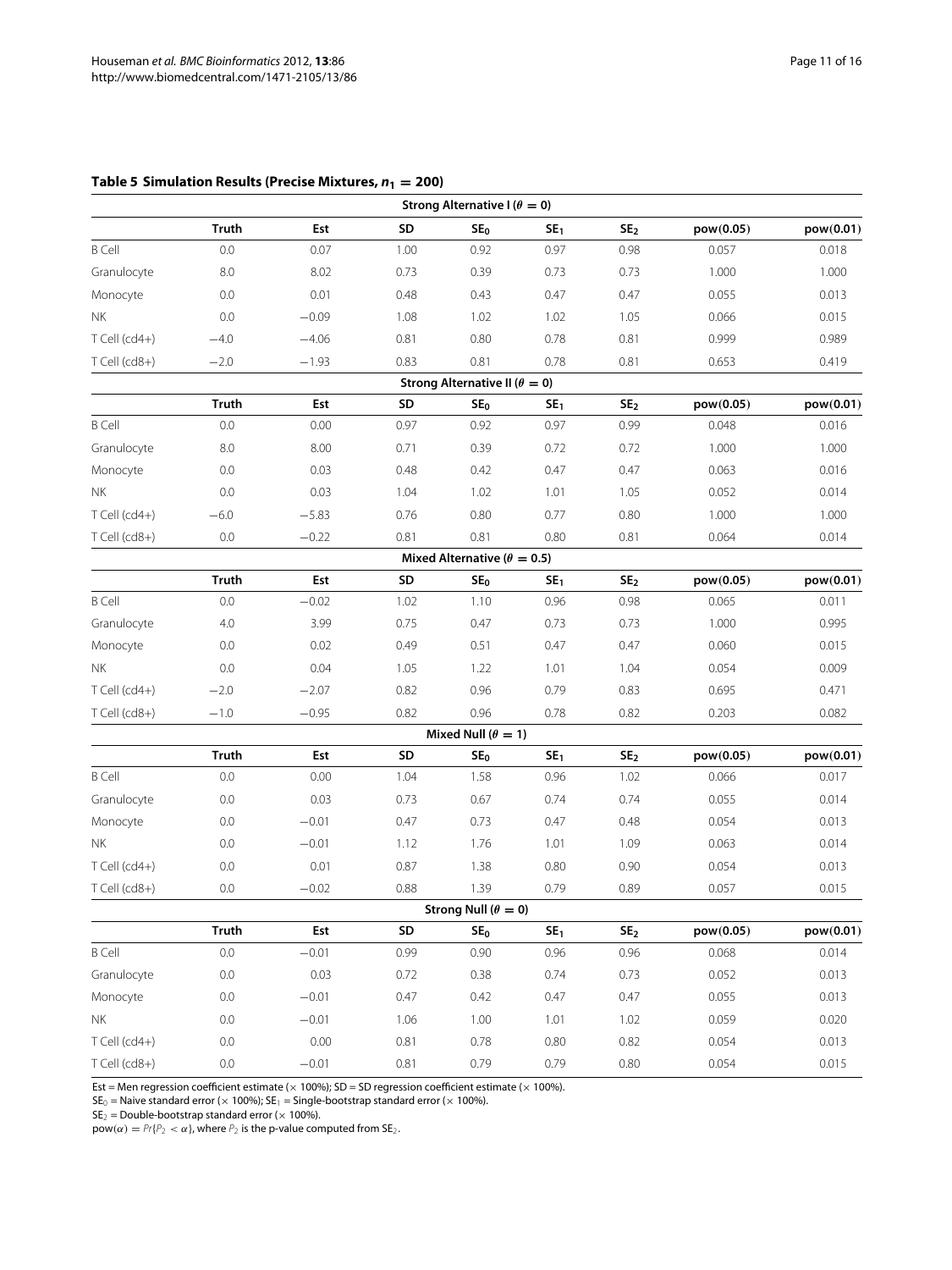## Table 6 Simulation Results (Noisy Mixtures,  $n_1 = 200$ )

<span id="page-11-0"></span>

|               |              |         |      | Strong Alternative I ( $\theta = 0$ )  |                 |                 |           |           |
|---------------|--------------|---------|------|----------------------------------------|-----------------|-----------------|-----------|-----------|
|               | Truth        | Est     | SD   | SE <sub>0</sub>                        | SE <sub>1</sub> | SE <sub>2</sub> | pow(0.05) | pow(0.01) |
| <b>B</b> Cell | $0.0\,$      | $-0.06$ | 1.39 | 0.92                                   | 1.36            | 1.34            | 0.065     | 0.019     |
| Granulocyte   | 8.0          | 7.87    | 2.02 | 0.39                                   | 2.00            | 1.99            | 0.974     | 0.897     |
| Monocyte      | 0.0          | 0.05    | 1.03 | 0.42                                   | 1.04            | 1.02            | 0.049     | 0.012     |
| ΝK            | 0.0          | $-0.02$ | 1.21 | 1.02                                   | 1.16            | 1.18            | 0.061     | 0.010     |
| T Cell (cd4+) | $-4.0$       | $-4.00$ | 1.23 | 0.79                                   | 1.21            | 1.22            | 0.903     | 0.739     |
| T Cell (cd8+) | $-2.0$       | $-1.97$ | 1.05 | 0.80                                   | 1.02            | 0.98            | 0.517     | 0.298     |
|               |              |         |      | Strong Alternative II ( $\theta = 0$ ) |                 |                 |           |           |
|               | <b>Truth</b> | Est     | SD   | SE <sub>0</sub>                        | SE <sub>1</sub> | SE <sub>2</sub> | pow(0.05) | pow(0.01) |
| <b>B</b> Cell | $0.0\,$      | $-0.08$ | 1.38 | 0.92                                   | 1.36            | 1.34            | 0.063     | 0.017     |
| Granulocyte   | $8.0\,$      | 7.90    | 2.03 | 0.39                                   | 1.99            | 1.98            | 0.973     | 0.905     |
| Monocyte      | 0.0          | 0.10    | 1.07 | 0.42                                   | 1.04            | 1.02            | 0.054     | 0.019     |
| ΝK            | 0.0          | 0.02    | 1.17 | 1.02                                   | 1.14            | 1.18            | 0.053     | 0.009     |
| T Cell (cd4+) | $-6.0$       | $-5.70$ | 1.19 | 0.80                                   | 1.13            | 1.16            | 0.999     | 0.986     |
| T Cell (cd8+) | 0.0          | $-0.23$ | 1.08 | 0.81                                   | 1.10            | 1.04            | 0.066     | 0.015     |
|               |              |         |      | Mixed Alternative ( $\theta = 0.5$ )   |                 |                 |           |           |
|               | <b>Truth</b> | Est     | SD   | SE <sub>0</sub>                        | SE <sub>1</sub> | SE <sub>2</sub> | pow(0.05) | pow(0.01) |
| <b>B</b> Cell | 0.0          | 0.05    | 1.42 | 1.10                                   | 1.34            | 1.34            | 0.066     | 0.016     |
| Granulocyte   | 4.0          | 4.00    | 2.01 | 0.47                                   | 2.02            | 2.01            | 0.500     | 0.291     |
| Monocyte      | 0.0          | 0.01    | 1.06 | 0.51                                   | 1.03            | 1.02            | 0.072     | 0.020     |
| ΝK            | 0.0          | $-0.02$ | 1.24 | 1.22                                   | 1.13            | 1.16            | 0.064     | 0.013     |
| T Cell (cd4+) | $-2.0$       | $-2.11$ | 1.30 | 0.95                                   | 1.26            | 1.28            | 0.391     | 0.191     |
| T Cell (cd8+) | $-1.0$       | $-0.94$ | 1.08 | 0.96                                   | 1.05            | 1.02            | 0.163     | 0.052     |
|               |              |         |      | Mixed Null ( $\theta = 1$ )            |                 |                 |           |           |
|               | <b>Truth</b> | Est     | SD   | SE <sub>0</sub>                        | SE <sub>1</sub> | SE <sub>2</sub> | pow(0.05) | pow(0.01) |
| <b>B</b> Cell | $0.0\,$      | 0.06    | 1.41 | 1.59                                   | 1.36            | 1.37            | 0.062     | 0.016     |
| Granulocyte   | 0.0          | 0.04    | 2.08 | 0.67                                   | 2.06            | 2.05            | 0.056     | 0.008     |
| Monocyte      | 0.0          | $-0.02$ | 1.05 | 0.73                                   | 1.03            | 1.03            | 0.058     | 0.020     |
| NΚ            | 0.0          | 0.01    | 1.26 | 1.76                                   | 1.14            | 1.22            | 0.066     | 0.011     |
| T Cell (cd4+) | 0.0          | $-0.01$ | 1.42 | 1.38                                   | 1.31            | 1.36            | 0.067     | 0.016     |
| T Cell (cd8+) | 0.0          | 0.00    | 1.19 | 1.39                                   | 1.08            | 1.10            | 0.073     | 0.011     |
|               |              |         |      | Strong Null ( $\theta = 0$ )           |                 |                 |           |           |
|               | <b>Truth</b> | Est     | SD   | SE <sub>0</sub>                        | SE <sub>1</sub> | SE <sub>2</sub> | pow(0.05) | pow(0.01) |
| <b>B</b> Cell | $0.0\,$      | 0.06    | 1.37 | 0.91                                   | 1.36            | 1.32            | 0.065     | 0.017     |
| Granulocyte   | 0.0          | 0.03    | 2.07 | 0.38                                   | 2.06            | 2.05            | 0.055     | 0.009     |
| Monocyte      | $0.0\,$      | $-0.02$ | 1.04 | 0.42                                   | 1.03            | 1.02            | 0.057     | 0.021     |
| ΝK            | 0.0          | 0.01    | 1.19 | 1.01                                   | 1.14            | 1.16            | 0.053     | 0.018     |
| T Cell (cd4+) | $0.0\,$      | $-0.04$ | 1.38 | 0.79                                   | 1.31            | 1.31            | 0.069     | 0.015     |
| T Cell (cd8+) | $0.0\,$      | 0.01    | 1.11 | 0.79                                   | 1.08            | 1.03            | 0.065     | 0.016     |

Est = Mean regression coefficient estimate ( $\times$  100%); SD = SD regression coefficient estimate ( $\times$  100%).

 $SE_0$  = Naive standard error ( $\times$  100%); SE<sub>1</sub> = Single-bootstrap standard error ( $\times$  100%).

 $SE_2 = Double-bookstrap$  standard error ( $\times$  100%).

 $pow(\alpha) = Pr{P_2 < \alpha}$ , where  $P_2$  is the p-value computed from SE<sub>2</sub>.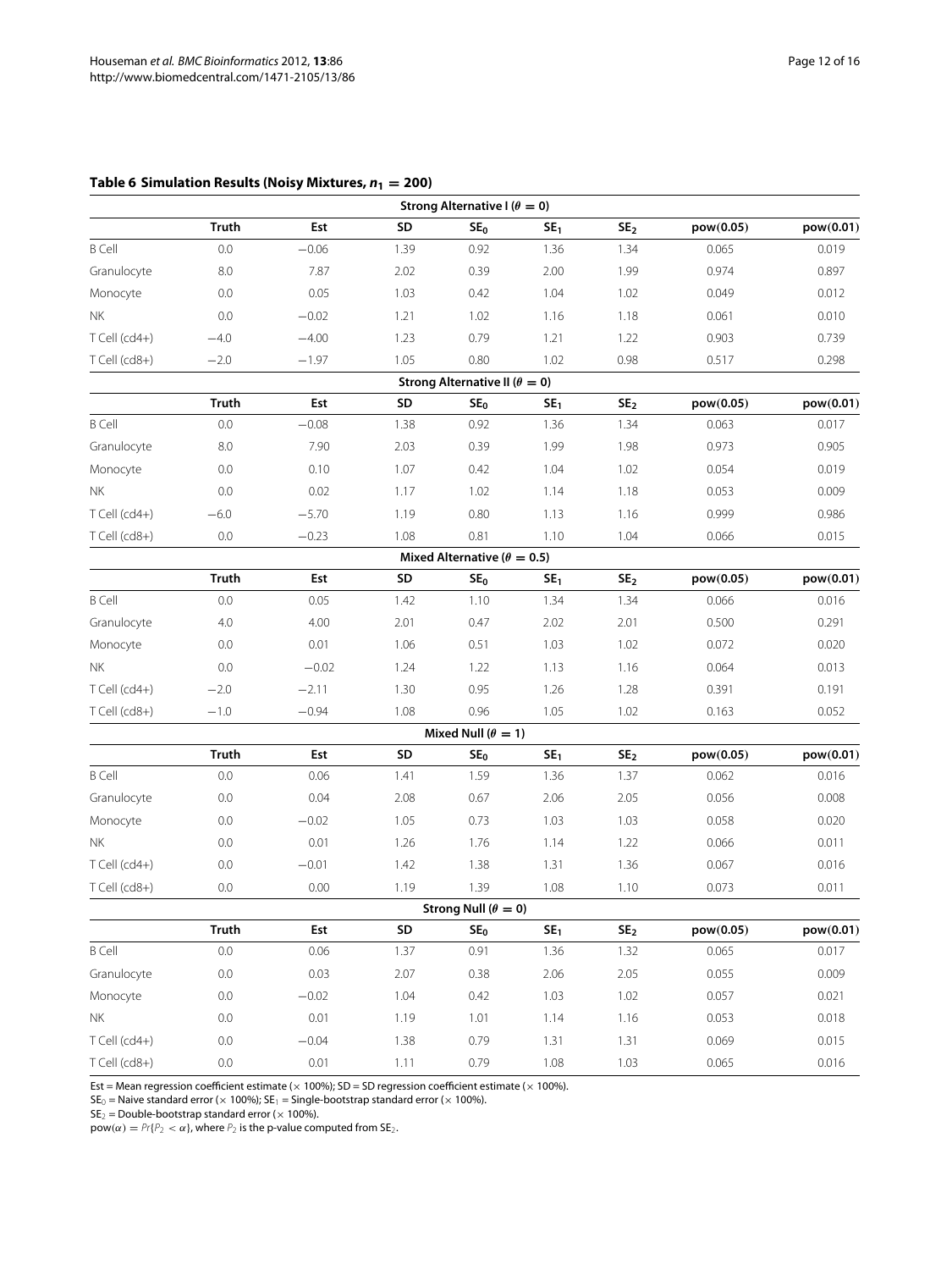[\[38\]](#page-14-35). In our setting, an important consideration is whether the methylation profiles obtained from the purified blood cells used to assemble  $S_0$  would be representative of the white blood cells measured within *S*1. Because of the biological assumptions inherent in the DMR literature and underlying current understanding of hematopoeisis and lineage commitment, this assumption is reasonable, provided our method is used to detect *abnormal* mixtures of *normal* white blood cells. However, methylation abnormalities in the white blood cells themselves constitute a form of non-cell mediated alteration (in the sense of the term we have been using), and contribute to bias in our methods, as described briefly above and in detail in the Additional file [1.](#page-13-0)

Note that our formulation respects the study design (DNA methylation assay data collected *after* sampling from phenotype groups). An alternative strategy outside the measurement error literature but within the larger missing-data literature might have been the use of an Expectation-Maximization (EM) algorithm to integrate over the missing data *ω* [\[39\]](#page-14-36). However, by design, the distribution of *ω* varied substantially between the data sets  $S_0$  and  $S_1$ , severely complicating the approach; notably, an would be the introduction of feedback from  $S_1$  to  $S_0$ , contaminating the gold-standard status of *S*0. An alternative, might be the use of an empirical Bayes procedure, reminiscent of existing mixture-model approaches [\[40\]](#page-14-37). However, difficulty in specifying the distribution of "remainder terms" (denoted as *ξ* above) render this approach untenable, and in simulations (not presented), attempts to impute  $\omega$  among  $S_1$  samples using parameters obtained from *S*<sup>0</sup> samples resulted in extremely biased estimates of *ω*.

The most significant aspect of the current study is our development of a method for inferring changes in the distribution of white blood cell types between different human populations (e.g. cases and controls) using DNA methylation signatures; an approach guided by an external validation set consisting of methylation profiles from purified white blood cell components. DNA methylation in peripheral blood is a potentially powerful new biomarker for clinical and epidemiological investigation. By example, numerous studies have now attempted to distinguish cancer cases from controls using whole peripheral blood assayed via DNA methylation arrays, including ovarian [\[22\]](#page-14-19), bladder [\[41\]](#page-14-38), and pancreatic [\[42\]](#page-15-0) cancers. While these studies have demonstrated good to excellent discrimination of cases from controls, sound evidence for a biological mechanism has been elusive. Presumably, disease associated alterations in blood methylation have several etiological components driven by inherent genetic, environmental and disease specific factors. Given the known developmental associated differences in DNA methylation among specific blood cell types, changes in the distributions of blood cell types alone could account for disease associated DNA methylation. While numerous authors provide a qualitative discussion that includes the possibility of immune-related DNA methylation differences (e.g.[\[22\]](#page-14-19)), none to date has specifically quantified the contribution from immune response. On the other hand, the many diverse types of immune cells in blood make this issue highly complex and problematic to tackle using single cell type assays. Therefore, it is crucial to the development of this new avenue of biomarker research to delineate effects due to the immune cell distribution itself from other "non cell type" alterations in DNA methylation. We term the differences among human populations attributed to cell distributions to be "immunologically mediated". Our solution to partition this component of variation in methylation from other determinants are multivariate analytic tools including regression coefficients and associated inference, as well as coefficients of determination measures. Taken together these provide a means for evaluating whether the observed DNA methylation differences are due to an immunologically mediated response.

In our Additional file [1](#page-13-0) we provide a detailed analysis of potential sources of bias in our analysis. One obvious biological source of bias is age of the subjects contributing cells for validation. At certain CpG loci, DNA methylation is known to change with age [\[43\]](#page-15-1), especially in T cells [\[44\]](#page-15-2). In the Additional file [1](#page-13-0) we demonstrate that any age-related associations with DNA methylation in our top 100 CpGs were too weak to be detected with the current validation sample, and thus unlikely to bias the results of our analyses (notably age coefficients provided for the HNSCC example). However, we remark that with larger sample sizes, adjustments for age can be incorporated with an appropriate additional term in the linear model [\(1\)](#page-2-1) for  $Y_{0h}$ .

Similar methods based on mRNA have been employed [\[13](#page-14-11)[-15\]](#page-14-12). The statistical principles described in this article would apply, wholesale, to mRNA expression profiles, but with two cautionary statements. The first is mathematical: mRNA is typically analyzed on a logarithmic scale, yet the assumptions of the proposed methodology involve linearity on an arithmetic scale, since the mixing coefficients are assumed to act linearly on absolute numbers of nucleic acid molecules; thus, the proposed methods would require analysis of untransformed fluorescence intensities, whose skewed distributions would result in numerical instabilities. The second is biological: there is no necessarily linear relationship between cell number and mRNA copies, since proteins may be translated as a consequence of an initial burst of mRNA transcription upon cellular development, after which significant mRNA degradation is possible. In contrast, one would expect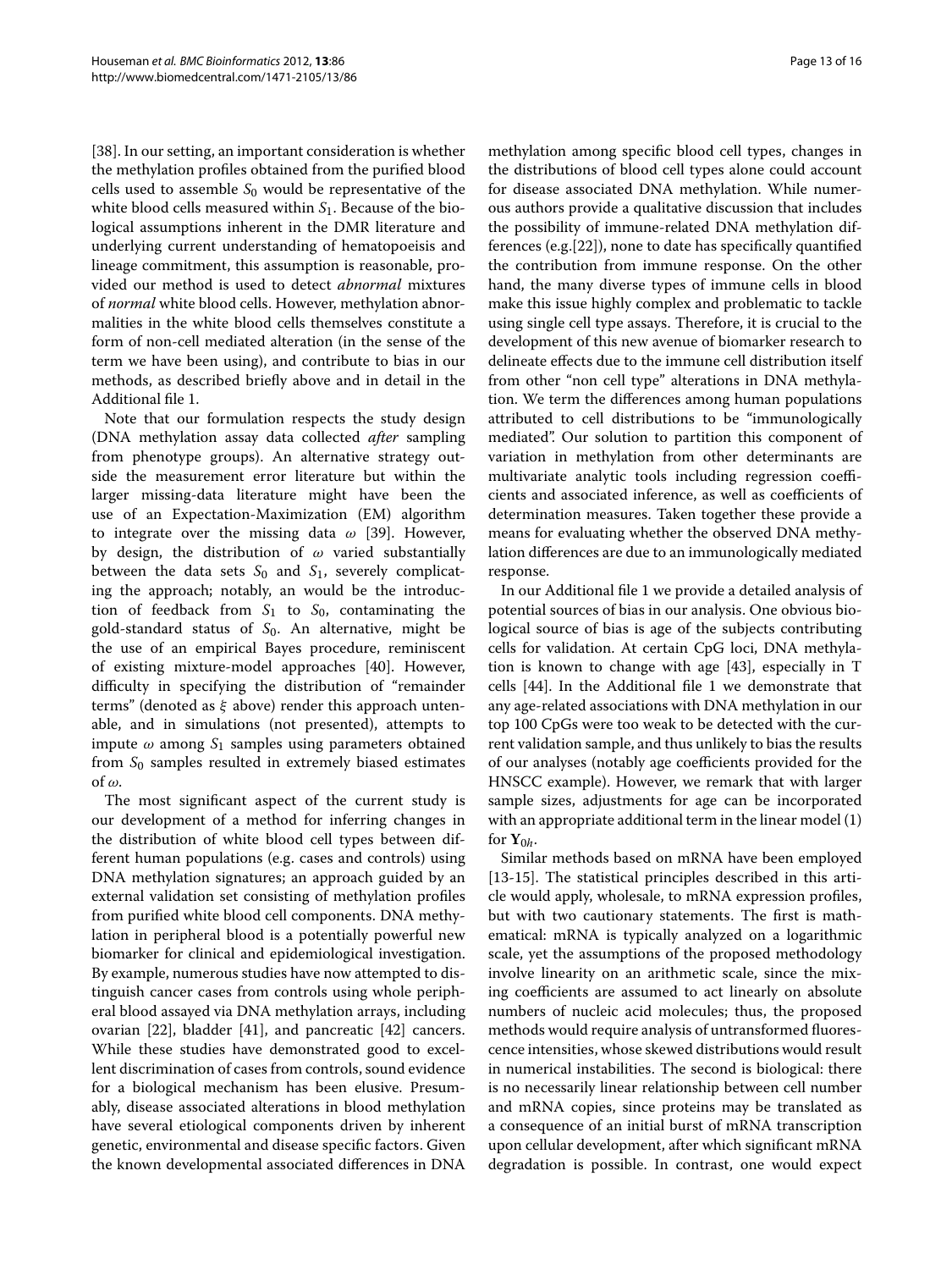the average beta value provided by Illumina bead-array products (and similar quantities) to scale in proportion to the actual fraction of methylated nucleic acids; in addition, an assumption of two DNA molecules per cell seems biologically reasonable. In the Additional file [1](#page-13-0) we provide an example of an application of our methods using mRNA data.

Going forward there are two issues that require further experimental and analytical refinement. First, although the current studies suggest group level comparisons of blood cell DNA methylation can reveal important immune alterations, it will be important to provide methods for individual level immune cell profiling, since clinical and detailed analytical epidemiologic applications that examine individual risk factor information will be the subject of future studies. As we have demonstrated above, individual immune profiles are theoretically achievable but will require extensive validation, with a wide array of mixture combinations, before gaining widespread acceptance. Secondly, there is intense interest in minor immune cell fractions and their role in disease, though the signal strength of cell types comprising *<* 5% of the total white cell compartment may be difficult to quantitate. Examples of such cell types include the regulatory T-cell or NK cell fractions, which are implicated in autoimmune and malignant diseases. Optimization of platforms for technical sensitivity to minor subtypes combined with statistical optimization of signature recognition are needed to enhance the approach for testing highly targeted immune hypotheses.

## **Conclusions**

The method we present here has potentially far reaching implications for rapid, simple and complete assessment of the composition of human white blood cell populations, i.e. the immune profile. Currently, assessment of the cellular composition of peripheral blood cannot be accomplished without the use of freshly drawn venous blood that is immediately prepared in a specially equipped laboratory. A complete assessment of the entire immune profile requires extensive flow cytometric measurements based on protein epitopes on leukocyte membranes that distinguishes subtypes of immune cells that are either too rare or too similar in appearance to be distinguished using simple microscopic approaches. In particular, flow cytometry is limited by the following: (i) cells must be separated, requiring large volumes of fresh cells; (ii) detection can be accomplished only by the fluorescent antibody tags available, which require expensive technology to read; (iii) the outer cell membrane must be intact, mandating limited utility in many instances (particularly in research). In contrast, our method requires the application of these labor-intensive or expensive steps only in the construction of the validation set  $S_0$ , which need only be developed once. Once  $S_0$  is available, subsequent interrogation is based on the chemically stable CpG methylation of DNA; thus our method obviates the need for fresh blood and the preservation of labile protein epitopes. It is also able to simultaneously assess all of the individual components of the peripheral blood using a highly multiplexed molecular platform and is thus very straightforward logistically. Furthermore, the statistical methodology presented here can be implemented easily with the instrumental output of the methylation arrays, which simplifies the interpretation of the immune profile data from the operators point of view. This method can be immediately deployed in a research framework to cost effectively assess human immune profiles (in fresh or archival samples), exploring their potential as biomarkers, and addressing key questions regarding disease pathogenesis. Furthermore, our approach is readily suited for rapid translation to a broad base of clinical applications such as disease monitoring, diagnosis, prognosis, and response to therapy.

Our approach makes research on biobanked specimens possible, now making a vast array of prospective studies that could not otherwise be done, possible. Software and sample data are provided in Additional file [2.](#page-13-1)

## **Additional files**

<span id="page-13-0"></span>**[Additional file 1:](http://www.biomedcentral.com/content/supplementary/1471-2105-13-86-S1.pdf) Houseman-WBC-BMCBioinformatics-**

**Supplement.pdf.** Additional theoretical details, simulation descriptions and results, and additional figures and result tables [\[43-](#page-15-1)[52\]](#page-15-3).

<span id="page-13-1"></span>**[Additional file 2:](http://www.biomedcentral.com/content/supplementary/1471-2105-13-86-S2.zip) Houseman-WBC-BMCBioinformatics-Software-v2.** Sample R software (compressed).

#### **Abbreviations**

CTL, Cytotoxic T-cells; CpG, Cytosine-phosphate-guanine; DMR, Differentially methylated region; HNSCC, Head and neck squamous cell carcinoma; NK, Matural killer.

#### **Competing interests**

A patent is pending on the work contained in this article. The authors have no other competing interests.

#### **Acknowledgements**

This work was funded by NIH grants CA100679, CA126939, CA121147, and CA078609.

#### **Author details**

<sup>1</sup> College of Public Health and Human Sciences, Oregon State University, Corvallis, OR 97331, USA. 2Department of Pathology and Laboratory Medicine, Brown University, Providence, RI 02912, USA. <sup>3</sup> Section of Biostatistics and Epidemiology, Dartmouth Medical School, Hanover, NH 03755, USA. 4Department of Epidemiology, University of Minnesota, Minneapolis, MN 55455, USA. <sup>5</sup> Department of Neurological Surgery, University of California San Francisco, San Francisco, CA 94158, USA. <sup>6</sup>Department of Epidemiology, Brown University, Providence, RI 02912, USA.

#### **Authors' contributions**

EAH conceived of the statistical model, developed the algorithms, conducted the simulations, applied the methods to proprietary and publicly available data sets and authored major parts of the manuscript. WPA conducted the laboratory experiments and authored parts of the manuscript. JKW and KTK conceived of the laboratory experiments and provided grant support for the research. DCK provided indispensible feedback on statistical methodology.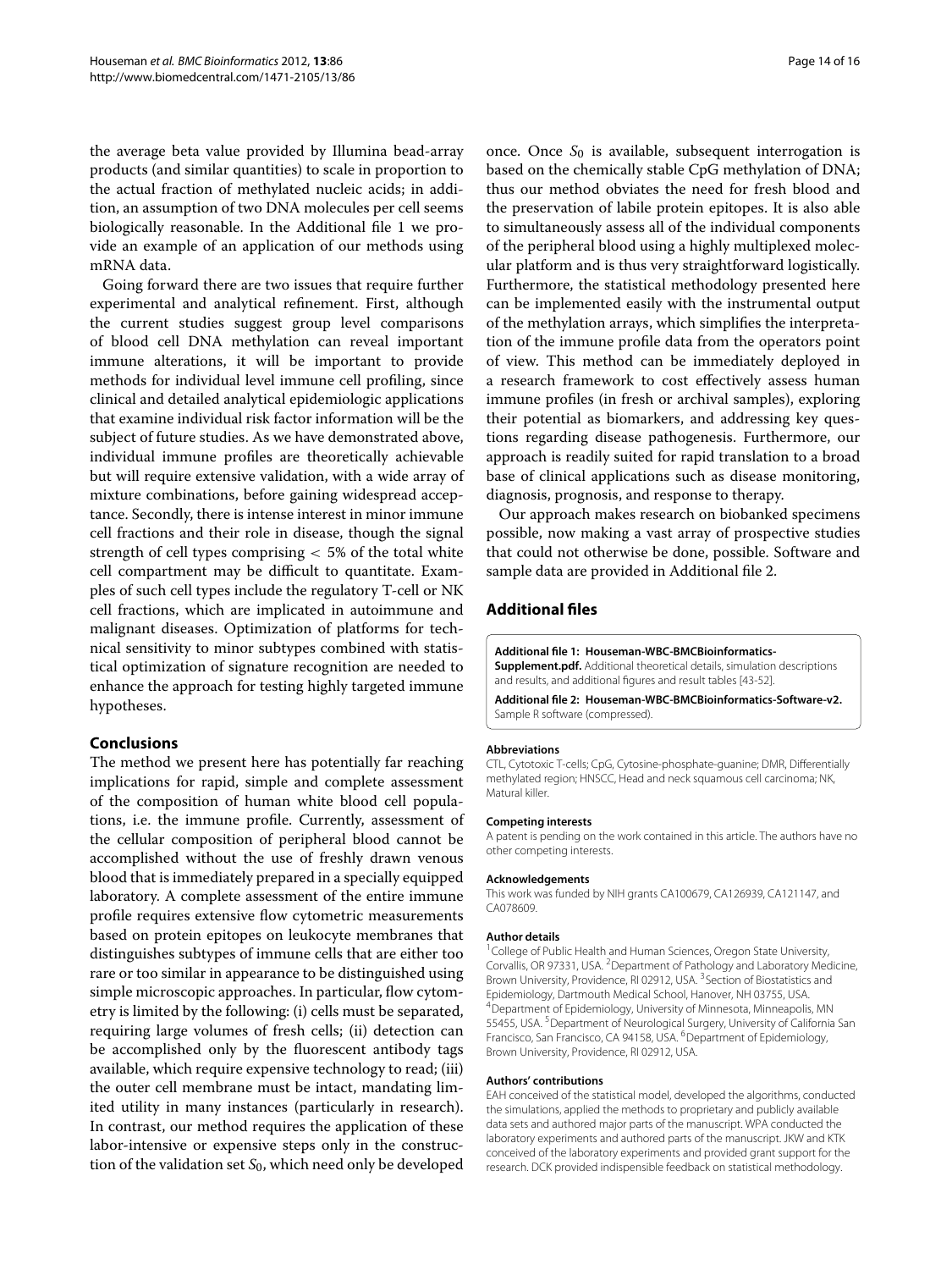BCC, CJM, and HHN provided indispensible feedback on scientific issues and interpretation. All authors read and approved the final manuscript.

#### Received: 22 February 2012 Accepted: 20 April 2012 Published: 8 May 2012

#### **References**

- <span id="page-14-0"></span>Natoli G: Maintaining cell identity through global control of genomic **organization.** Immunity 2011, **33:**12–24.
- 2. Ji H, Ehrlich LI, Seita J, Murakami P, Doi A, Lindau P, Lee H, Aryee MJ, Irizarry RA, Kim K, Rossi DJ, Inlay MA, Serwold T, Karsunky H, Ho L, Daley GQ, Weissman IL, Feinberg AP: **Comprehensive methylome map of lineage commitment from haematopoietic progenitors.** Nature 2011, **467**(7313):338–342.
- <span id="page-14-1"></span>3. Khavari DA, Sen GL, Rinn JL: **DNA methylation and epigenetic control of cellular differentiation.** Cell Cycle 2011, **9**(19):3880–3883.
- <span id="page-14-2"></span>4. Baron U, Turbachova I, Hellwag A, Eckhardt F, Berlin K, Hoffmuller U, Gardina P, Olek S: **DNA methylation analysis as a tool for cell typing.** Epigenetics 2006, **1:**55–60.
- <span id="page-14-3"></span>5. Wieczorek G, Asemissen A, Model F, Turbachova I, Floess S, Liebenberg V, Baron U, Stauch D, Kotsch K, Pratschke J, Hamann A, Loddenkemper C, Stein H, Volk HD, Hoffmuller U, Grutzkau A, Mustea A, Huehn J, Scheibenbogen C, Olek S: **Quantitative DNA methylation analysis of FOXP3 as a new method for counting regulatory T cells in peripheral blood and solid tissue.** Cancer Res 2009, **69**(2):599–608.
- <span id="page-14-4"></span>6. Sehouli J, Loddenkemper C, Cornu T, Schwachula T, Hoffmuller U, Grutzkau A, Lohneis P, Dickhaus T, Grone J, Kruschewski M, Mustea A, Turbachova I, Baron U, Olek S: **Epigenetic quantification of tumor-infiltrating T-lymphocytes.** Epigenetics 2011, **6**(2):236–246.
- <span id="page-14-5"></span>7. Hanahan D, Weinberg RA: **Hallmarks of cancer: the next generation.** Cell 2011, **144**(5):646–74.
- <span id="page-14-6"></span>8. Ostrand-Rosenberg S: **Immune surveillance: a balance between protumor and antitumor immunity.** Curr Opin Genet Dev 2008, **18:**11–18.
- <span id="page-14-7"></span>9. Lynch LA, O'Connell JM, Kwasnik AK, Cawood TJ, O'Farrelly C, O'Shea DB: **Are natural killer cells protecting the metabolically healthy obese patient?** Obesity 2009, **17**(3):601–605.
- <span id="page-14-8"></span>10. Anderson EK, Gutierrez DA, Hasty AH: **Adipose tissue recruitment of leukocytes.** Curr Opin Lipidol 2011, **21**(3):172–177.
- <span id="page-14-9"></span>11. Chua W, Charles KA, Baracos VE, Clarke SJ: **Neutrophil/lymphocyte ratio predicts chemotherapy outcomes in patients with advanced colorectal cancer.** Brit J Cancer 2011, **104:**1288–1295.
- <span id="page-14-10"></span>12. Carroll RJ, Ruppert D, Stefanski LA: Measurement Error in Nonlinear Models. 2nd edition. Boca Raton, Florida: Chapman & Hall; 2006.
- <span id="page-14-11"></span>13. Gaujoux R, Seoighe C: **Semi-supervised Nonnegative Matrix Factorization for gene expression deconvolution: a case study.** Infect Genet Evol 2011 10.1016/j.meegid.2011.08.014.
- 14. Gong T, Hartmann N, Kohane IS, Brinkmann V, Staedtler F, Letzkus M, Bongiovanni S, Szustakowski JD: **Optimal deconvolution of transcriptional profiling data using quadratic programming with application to complex clinical blood samples.** PLoS One 2011, **6:**e27156.
- <span id="page-14-12"></span>15. Shen-Orr SS, Tibshirani R, Khatri P, Bodian DL, Staedtler F, Perry NM, Hastie T, Sarwal MM, Davis MM, Butte AJ: **Cell type-specific gene expression differences in complex tissues.** Nat Methods 2010, **6**(2):287–289.
- <span id="page-14-13"></span>16. Wang SC, Petronis A: DNA Methylation Microarrays: Experimental Design and Statistical Analysis. Boca Raton, Florida: Chapman & Hall; 2008.
- <span id="page-14-14"></span>17. Smyth GK: **Linear models and empirical Bayes methods for assessing differential expression in microarray experiments.** Stat Appl Genet and Mol Biol 2004, **3:**3.
- <span id="page-14-15"></span>18. Leek JT, Storey JD: **Capturing heterogeneity in gene expression studies by surrogate variable analysis.** PLoS Genet 2007, **3:**1724–1735.
- <span id="page-14-16"></span>19. Teschendorff AE, Zhuang J, Widschwendte rM: **Independent surrogate variable analysis to deconvolve confounding factors in large-scale microarray profiling studies.** Bioinformatics 2011, **27**(11):1496–1505.
- <span id="page-14-17"></span>20. Goldfarb D, Idnani A: **A numerically stable dual method for solving strictly convex quadratic programs.** Math Prog 1983, **27:**1–33.
- <span id="page-14-18"></span>21. Peters ES, McClean MD, Liu M, Eisen EA, Mueller N, Kelsey KT: **The ADH1C polymorphism modifies the risk of squamous cell carcinoma of the head and neck associated with alcohol and tobacco use.** Cancer Epidemiol Biomarkers Prev 2005, **14**(2):476–482.
- <span id="page-14-19"></span>22. Teschendorff AE, Menon U, Gentry-Maharaj A, Ramus SJ, Gayther SA, Apostolidou S, Jones A, Lechner M, Beck S, Jacobs IJ, Widschwendter M: **An epigenetic signature in peripheral blood predicts active ovarian cancer.** PLoS ONE 2009, **4**(12):e8274.
- <span id="page-14-20"></span>23. Kerkel K, Schupf N, Hatta K, Pang D, Salas M, Kratz A, Minden M, Murty V, Zigman WB, Mayeux RP, Jenkins EC, Torkamani A, Schork NJ, Silverman W, Croy BA, Tycko B: **Altered DNA methylation in leukocytes with trisomy 21.** PLoS Genet 2010, **6**(11):e1001212.
- <span id="page-14-21"></span>24. Wang X, Zhu H, Snieder H, Su S, Munn D, Harshfield G, Maria BL, Dong Y, Treiber F, Gutin B, Shi H: **Obesity related methylation changes in DNA of peripheral blood leukocytes.** BMC Med 2010, **8:**87.
- <span id="page-14-22"></span>25. Trellakis S, Bruderek K, Dumitru CA, Gholaman H, Gu X, Bankfalvi A, Scherag A, Hutte J, Dominas N, Lehnerdt GF, Hoffmann TK, Lang S, Brandau S: **Polymorphonuclear granulocytes in human head and neck cancer: Enhanced inflammatory activity, modulation by cancer cells and expansion in advanced disease.** Int J Cancer 2011 10.1002/ijc.25892.
- <span id="page-14-23"></span>26. Kuss I, Hathaway B, Ferris RL, Gooding W, Whiteside TL: **Decreased absolute counts of T lymphocyte subsets and their relation to disease in squamous cell carcinoma of the head and neck.** Clin Cancer Res 2004, **10**(11):3755–3762.
- <span id="page-14-24"></span>27. Kuss I, Hathaway B, Ferris RL, Gooding W, Whiteside TL: **Imbalance in absolute counts of T lymphocyte subsets in patients with head and neck cancer and its relation to disease.** Adv Otorhinolaryngol 2005, **62:**161–172.
- <span id="page-14-25"></span>28. Mold JE, Venkatasubrahmanyam S, Burt TD, Michaelsson J, Rivera JM, Galkina SA, Weinberg K, Stoddart CA, McCune JM: **Fetal and adult hematopoietic stem cells give rise to distinct T cell lineages in humans.** Science 2010, **330**(6011):1695–1699.
- <span id="page-14-26"></span>29. den Ouden M, Ubachs JMH, Stoot JEGM, van Wersch JWJ: **Whole blood cell counts and leucocyte differentials in patients with benign or malignant ovarian tumours.** Eur J Obstet Gynecol Reprod Biol 1997, **72:**73–77.
- <span id="page-14-28"></span>30. Bishara S, Griffin M, Cargill A, Bali A, Gore ME, Kaye SB, Shepherd JH, Van Trappen PO: **Pre-treatment white blood cell subtypes as prognostic indicators in ovarian cancer.** Reprod Biol 2008, **138:**71–75.
- <span id="page-14-27"></span>31. Cho H, Hur HW, Kim SW, Kim SH, Kim JH, Kim YT, Lee K: **Pre-treatment neutrophil to lymphocyte ratio is elevated in epithelial ovarian cancer and predicts survival after treatment.** Cancer Immunol Immunother 2009, **58:**15–23.
- <span id="page-14-29"></span>32. Verstegen RH, Kusters MA, Gemen EF, De Vries E: **Down syndrome B-lymphocyte subpopulations, intrinsic defect or decreased T-lymphocyte help.** Pediatr Res 2010, **67:**563–569.
- <span id="page-14-30"></span>33. Ram G, Chinen J: **Infections and immunodeficiency in Down syndrome.** Clin Exp Immunol 2011, **164:**9–16.
- <span id="page-14-31"></span>34. Thurston SW, Spiegelman D, Ruppert D: **Equivalence of regression calibration methods for main study/external validation study designs.** J Stat Plan Inf 2003, **113:**527–534.
- <span id="page-14-32"></span>35. Li B, Yin X: **On surrogate dimension reduction for measurement error regression: an invariance law.** Ann Stat 2007, **35**(5): 2143–2172.
- <span id="page-14-33"></span>36. Goeman J, Buhlmann P: **Analyzing gene expression data in terms of gene sets: methodological issues.** Bioinformatics 2007, **23:**980–987.
- <span id="page-14-34"></span>37. Subramanian A, Tamayo P, Mootha V, Mukherjeed S, Ebert B, Gillette M, Paulovich A, Pomeroy S, Golub T, Lander E, Mesirov J: **Gene set enrichment analysis: a knowledge-based approach for interpreting genome-wide expression profiles.** Proc Natl Acad Sci USA 2005, **102:**15545–15550.
- <span id="page-14-35"></span>38. Carroll RJ, Galindo CD: **Measurement error, biases, and the validation of complex models for blood lead levels in children.** Env Health Persp 1998, **106:**1535–1539.
- <span id="page-14-36"></span>39. Little RJA, Rubin DB: Statistical Analysis with Missing Data. 2nd edition. Hoboken, NJ: Wiley; 2002.
- <span id="page-14-37"></span>40. Koestler DC, Marsit CJ, Christensen BC, Karagas MR, Bueno R, Sugarbaker DJ, Kelsey KT, Houseman EA: **Semi-supervised recursively partitioned mixture models for identifying cancer subtypes.** Bioinformatics 2010, **26**(30):2578–2585.
- <span id="page-14-38"></span>41. Marsit CJ, Koestler DC, Christensen BC, Karagas MR, Houseman EA, Kelsey KT: **DNA methylation array analysis identifies profiles of blood-derived DNA methylation associated with bladder cancer.** J Clin Oncol 2011, **29**(9):1133–1139.